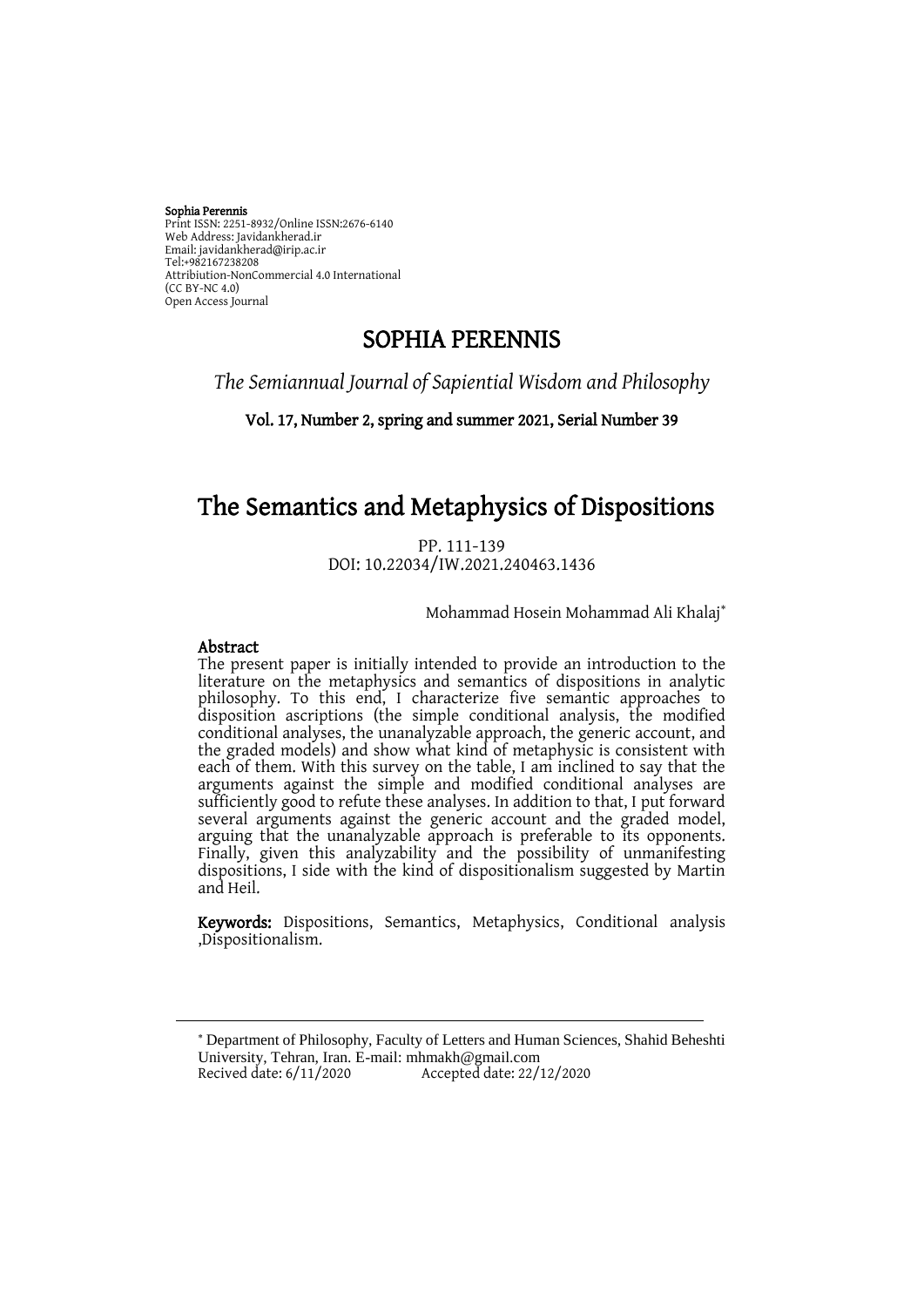The present paper is initially intended to provide an introduction to the literature on the metaphysics and semantics of dispositions in analytic philosophy. I start with a discussion of the semantics and metaphysical problems of disposition ascriptions. The semantic problems are something like these: What does a disposition ascription mean? Is it analyzable into counterfactual conditional? Is it analyzable at all? Here are some typical examples of metaphysical problems: What is the nature of a disposition? Are there first-order, real dispositional properties? Are dispositions causally impotent? Given this understanding of the semantics and metaphysical problems concerning the disposition ascription, I characterize five semantic approaches to disposition ascriptions and show what kind of metaphysic is consistent with each of them:

1) The simple conditional analysis

The most popular approach to the semantics of disposition is the simple conditional analysis, originally suggested by Ryle (1949), according to which every disposition is equivalent to one or a set of counterfactual conditional (its antecedent is triggering the stimulus condition of the disposition and its consequence is the manifestation of the disposition). There are at least three metaphysical views which are compatible with the simple conditional analysis: Ryle (1949), Goodman (1954), and Dummett (1978)'s anti-realism, Armstrong (1969)'s realism, and Prior, Pargetter, and Jackson (1982)'s functionalism. There can be found several lines of metaphysical argument against each of these views. For example, anti-realism is not able to explain what is the truth-maker for disposition sentences; realism has difficulties in accounting for the multiple realization of dispositions, and functionalism leads to unintuitive consequences such as the causal impotence of dispositional properties.

2) The unanalyzable approach

While the simple conditional analysis was widely accepted among philosophers, Martin (1994), Johnson (1992), and Smith (1977) showed that it is vulnerable to three counterexamples: The problems of finkishness, masking, and mimicking. In finkish and masking cases, while the stimulus condition is satisfied, an external obstacle prevents the disposition from manifesting (therefore the disposition is present, whereas the counterfactual is false). In mimicking cases, when the stimulus condition is satisfied, an external agent makes an object to mimic a manifestation of a disposition (therefore the disposition is absent, whereas the counterfactual is true). The problems of finkishness and masking make clear that the counterfactual is not a necessary condition for ascribing a disposition, and the problem of mimicking demonstrates that the counterfactual is not sufficient for an ascription of a disposition. Given that a disposition is not analyzable into counterfactuals, Martin (1994) and Heil (2003) argue for the dispositionalism according to which there are real, first-order dispositional properties. In addition to this semantic motivation, there are also the metaphysical motivations (for example, the existence of unmanifested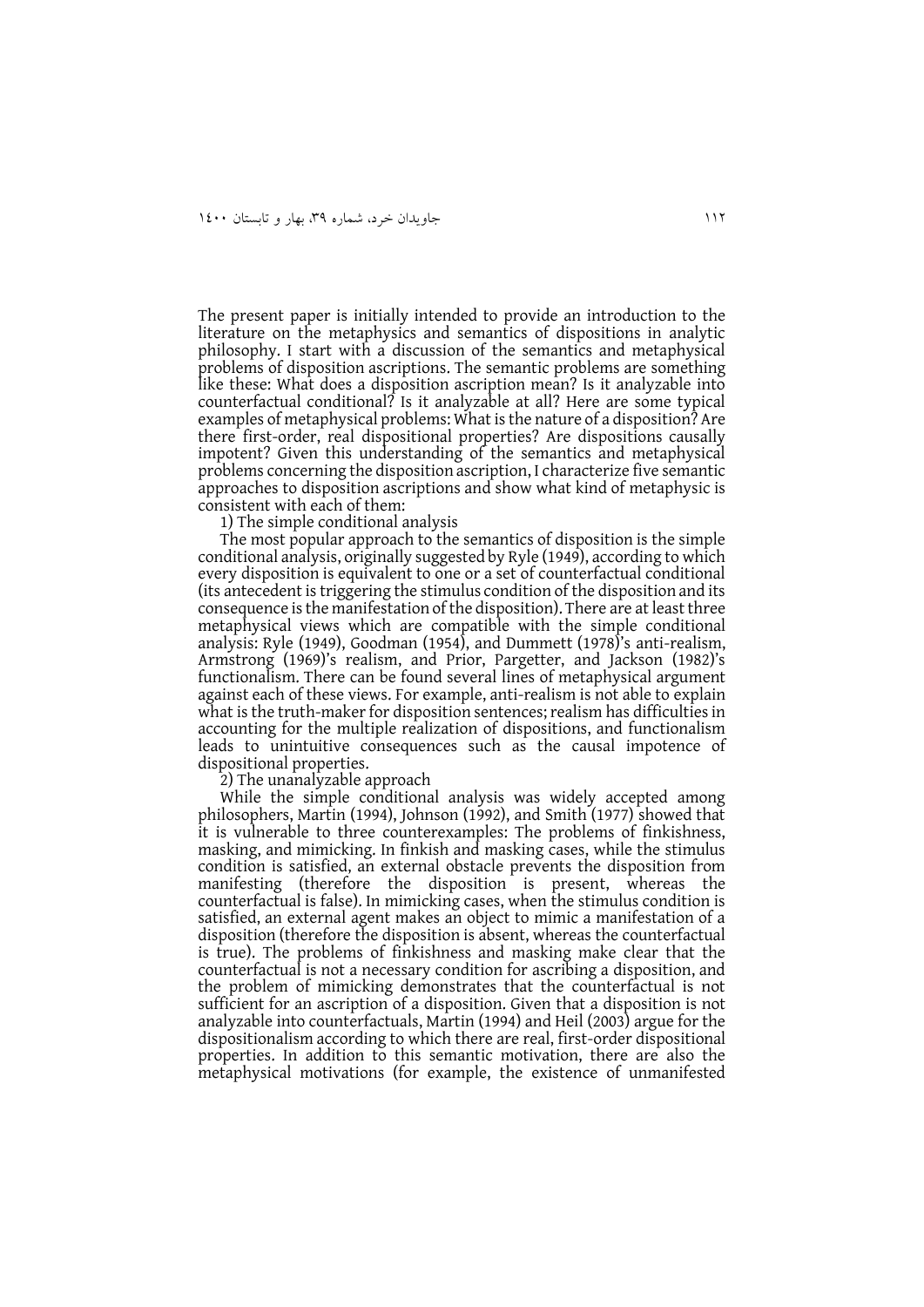dispositions) and the physical motivation (that the fundamental physical properties are dispositional) for dispositionalism.

3) The modified conditional analysis

Some philosophers think that while the problems of finkishness, masking, and mimicking undermine the simple conditional analysis, conditional accounts of disposition can be modified to overcome these problems. There are two main versions of the modified conditional analysis: The first is Lewis (1997)'s version according to which we can avoid these problems by adding a sentence in counterfactual that says, after triggering the stimulus condition, the object retains the causal basis of the disposition. However, as Bird (1998, 2007) has shown in detail, Lewis's Strategy is still vulnerable to the masking problem. The second version of the modified conditional analysis suggested by, for example, Malzkorn (2000), Gunderson (2002), and Mumford (1998), is that, since the problems of finkishness, masking, and mimicking are raised in abnormal situations, we can avoid them by adding the conditions like "in normal condition", or "in ideal condition", or "ceteris paribus" to counterfactuals. However, as Cross (2012) has made sufficiently clear, this version of modified conditional analysis faces a dilemma: On the one hand, if they leave their qualification bare, their account would be trivially true; on the other hand, if they provide a substantive proposal for it, they face the risk of endless counterexamples. Moreover, none of the versions of modified conditional analysis can accommodate our intuition about the case of Achilles.

4) The generic account

Such difficulties lead some thinkers to set (simple and modified) conditional analyses aside and choose alternative semantics for dispositional ascriptions. One alternative semantic has been suggested by Fara is that dispositional ascriptions must be analysed in terms of generic sentences; that is, 'A is disposed to M when C' means that 'A M when C'. To the extent that generic sentences can have exceptions, the finkish, masking and mimicking can be thought of as their permissible exceptions. There are three standard objections to Fara's generic claim: the problems of absent patterns, absent stimulus conditions, and explaining the gradable aspect of dispositions. In addition, I put forward three new arguments against Fara's generic account: The first is the worry that it cannot make any metaphysical account of dispositions preferable. The second is that if we choose the predicational account of infinitive which has strong motivation, his semantic reasoning no longer works. The third is that Fara's account makes a wrong prediction about our intuition concerning exceptional dispositions.

5) The gradable views

Another alternative semantic for disposition ascription is the view that focuses on the gradable aspect of dispositions. According to Manley and Wasserman (2008)'s version of this view, a disposition can be correctly ascribed to an object if the object manifests the disposition in suitable proportions of stimulus conditions. The initial motivation for the view is that it can nicely explain the case of Achilles. However, I argue that this view faces a severe problem. While we seemingly examine the limited numbers of situations and conditions which are relevant to a disposition for ascribing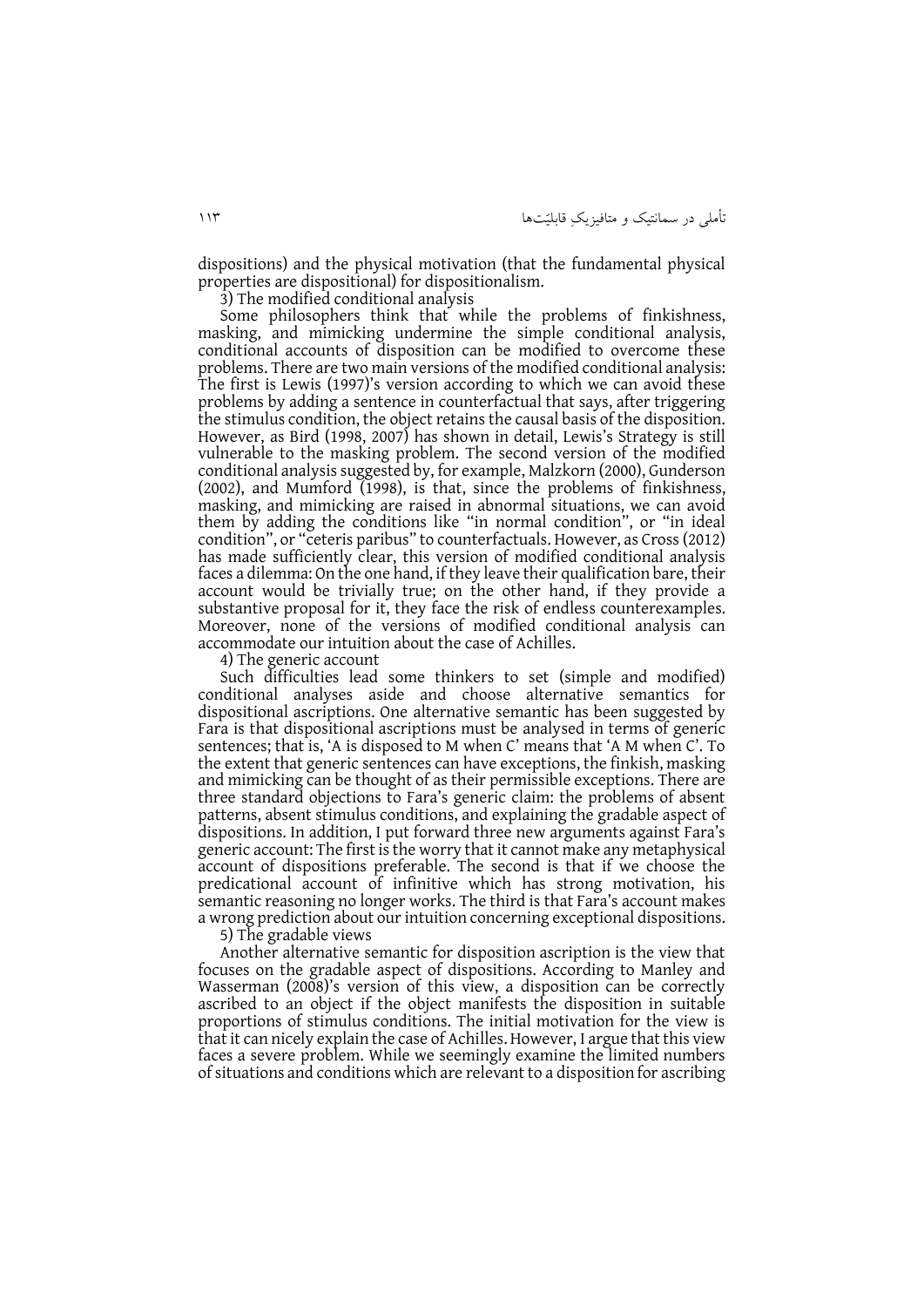it, Manley and Wasserman do not introduce a criterion for distinguishing relevant from irrelevant situations.

With this survey on the table, I am inclined to say that the unanalyzable approach to the semantics of dispositions and dispositionalist approach to the metaphysic of dispositions are more plausible than any of their rivals.

#### References

- Armstrong, D. M. (1969). Dispositions are causes. *Analysis*, *30*(1), 23- 26.
- Armstrong, D. M., Martin, C. B., & Place, U. T. (1996). *Dispositions: A debate*. Routledge.
- Bird, A., (2007), *Nature's Metaphysics: Laws and Properties*, Oxford: Oxford University Press.
- Carnap, R., (1928) *The Logical Structure of the World*, Berkeley: University of California Press
- Choi, S. (2008) Dispositional properties and counterfactual conditionals. *Mind*, 117, 795–841.
- Choi, S., & Fara, M. (2018). 'Dispositions', Stanford Encyclopedia of Philosophy, (ed.) E. Zalta, <https://plato.stanford.edu/entries/dispositions/>
- Cross, T. (2012). Recent work on dispositions. *Analysis, 72*(1), 115– 124.
- Fara, M. (2005). Dispositions and habituals. *Noûs, 39,* 43–82.
- Heil, J. (2003). *From an Ontological Point of View*, Oxford: Clarendon Press.
- Johnston, M., (1992) How to Speak of the Colors, *Philosophical Studies*, 68: 221–263.
- Khalaj, M. H. M. (2019). Knowledge-how and the problems of masking and finkishness. *Synthese*, 1-19.
- Lewis, D. (1997) Finkish Dispositions. *Philosophical Quarterly*. 47, pp. 143-58.
- Manley, D. and R. Wasserman. (2008) 'On Linking Dispositions and Conditionals'. *Mind* 117 (465): 59–84.
- Martin, C. B. (1994). Dispositions and conditionals. *Philosophical Quarterly, 44,* 1–8.
- McKitrick, J. (2003) A Case for Extrinsic Dispositions, *Australasian Journal of Philosophy* 81: 155–174
- Mumford, S. (2003). *Dispositions*. Clarendon Press.
- Ryle, G., (1949.) The Concept of Mind, London: Penguin.
- Smith, A. D. (1977) Dispositional properties. *Mind* 86(343): 439–445.
- Vahid, H. (2019). The dispositional architecture of epistemic reasons. *Philosophical Studies*, *176*(7), 1887-1904.
- Vetter, B. (2014) Dispositions without Conditionals. *Mind* 123 (489): 129–156.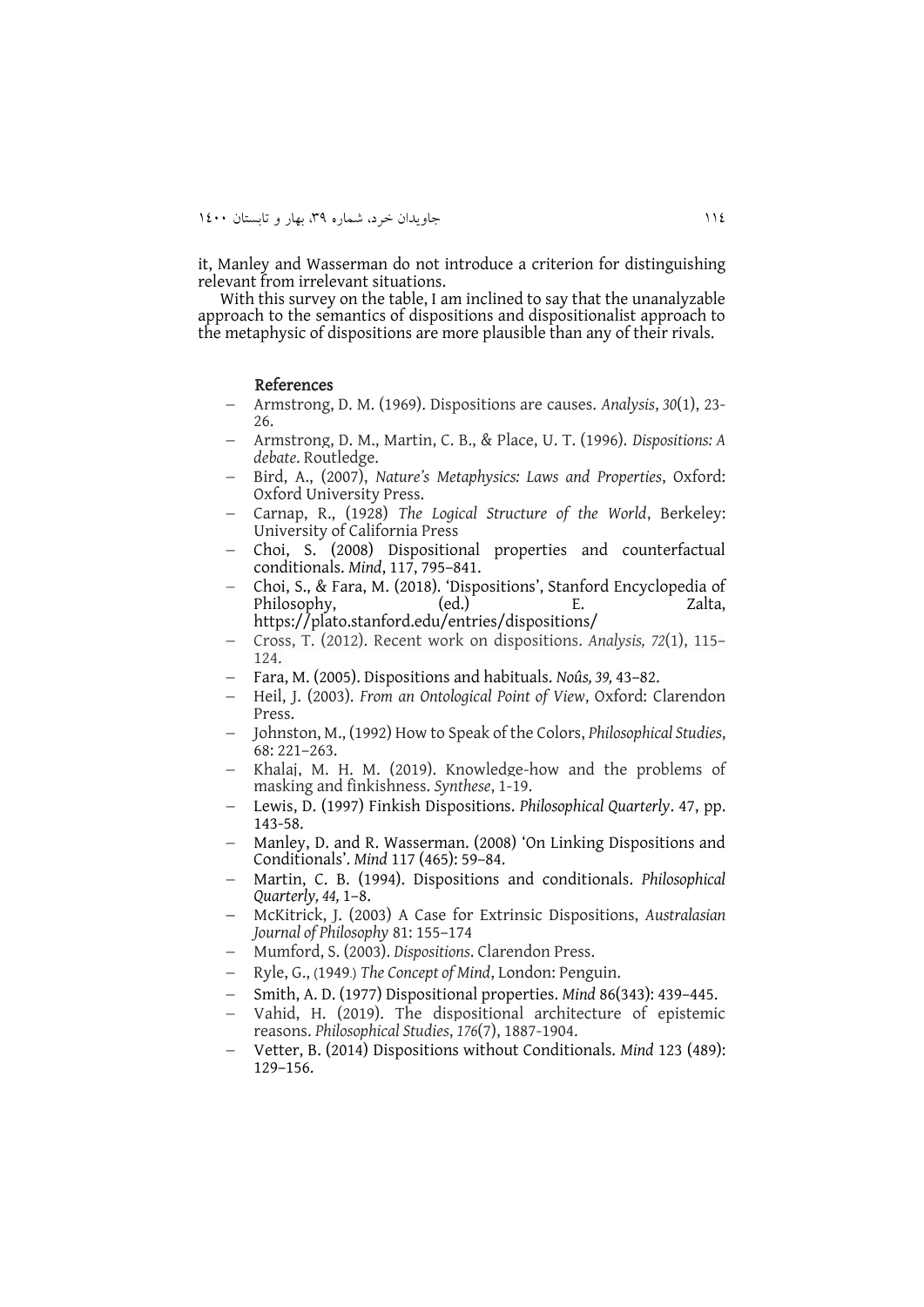اين مقاله دارای درجه

علمی-پژوهشی است

**مجله علمی جاویدانخرد، شماره ،93 بهار و تابستان ،0011 صفحات -000 093**

**<sup>0</sup> تأملی در سمانتیک و متافیزیکِ قابلیّتها**

**محمد حسین محمد علی خلج\***

**چکیده** هدفِ نخســتِ مقالۀ حاضــر معرفی مبحثِ قابلیّتها در فلســفۀ تحلیلی و روايتِ تاريخِ آن از زاويۀ م س ألههای سمانتیکی و متافیزيکیِ آنها ست . برای اين منظور من ابتدا پرسشِ سمانتیکی و پرسشِ متافیزيکی در قبالِ قابلیّتها را از هم تفکیک میکنم. سپس پنج رویکردِ سمانتیکِ مختلف به قابلیّتها (يعنی تحلیل شــرطی ســاده، تحلیلِ ناپذیر دانســتن، تحلیلِهای شــرطی ا صالح شده، تحلیلِ نوعی و تحلیلِ مدرج( و متافیزيکهای متناظر با آنها را معرّفی مینمايم. به نظرِ من نقدهايی که بر تحلیلِ شر یِ ساده و تحلیلهای شر یِ ا صالح شده وارد آمده ا ست برای ردِّ آنها کافی ا ست . من عالوه بر روايتِ اين نقدها ستته نقدِ جديد علیهِ تحلیلِ نوعی و دو نقدِ تازه نیز بر تحلیلِ مدرج وارد میکنم. در نتیجه از ديدِ من رويکردِ ستتتمانتیکی که قابلیّتها را تحلیلناپذير میداند ارجح استت. اين تحلیلناپذيری به همراهِ

1 . مقالۀ حاضر بخشی از ماحصل یک طرح پژوهشی (با شمارۀ قرارداد ٥٣٠/ م مورخ ١٨/ ١١/ ٩٩) در موسسۀ پژوهشی حکمت و فلسفۀ ايران است که از سوی اين مؤسسه حمايت مالی میشود. همچنين جا دارد از دو داورِ ناشناسِ مجلۀ جاويدان خرد که نکاتِ ايشان به بهبودِ مقالۀ حاضر انجامید تشکر نمايم. \* دانش آموختۀ دکتری فلسفه از گروه آموزشی فلسفه دانشکده ادبیات و علوم انسانی دانشگاه شهید [mhmakh@gmail.com](mailto:mhmakh@gmail.com) :رايانامه .بهشتی تاريخ دريافت1933/0/91: تاريخ پذيرش: 1933/3/11

 $\overline{a}$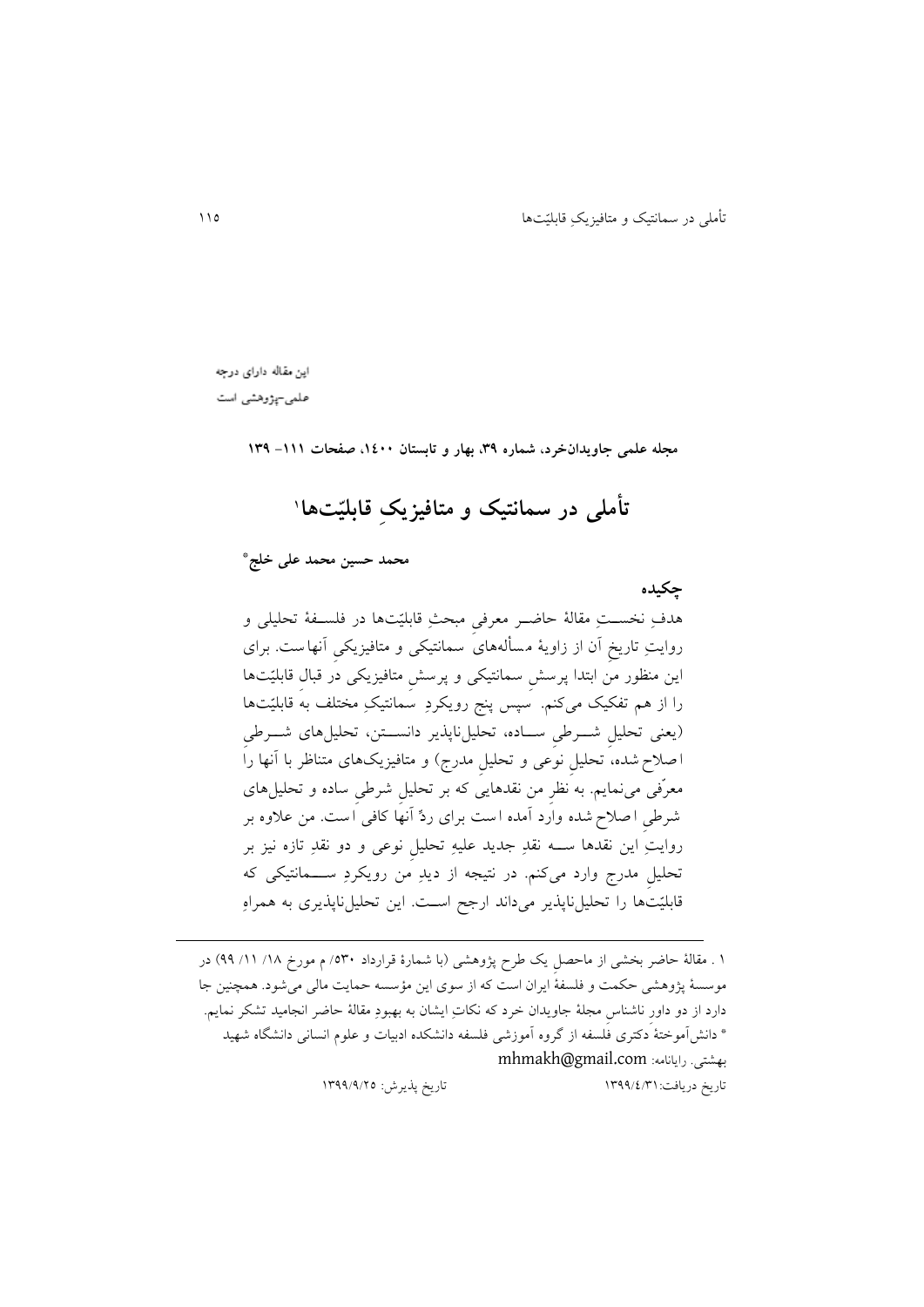111 جاويدان خرد، شماره ،93 بهار و تابستان 1011

امکانِ قابلیّت ها يی که هرگز به نمايش در نمیآيند داليلِ خوبی را برای رويکردِ متافیزيکیِ قابلیتباوری فراهم میآورد. **کلیدواژهها:** قابلیّتها، سمانتیک، متافیزيک، تحلیل شر ی، قابلیّتباوری.

**مقدّمه**

از زمانِ شکل $\mathcal{E}_{\mathbf{x}}$ ی حلقۀ وین تا به امروز، مبحث قابلیّتها` در فلسفۀ تحلیلی جایگاهِ ويژهای دا شته است. برای اينکه اهميتِ فلسفی قابليّتها را دريابيم کافی است در نظر آوریم در حوزههای گوناگون فلسفۀ تحلیلی بسیاری از مفاهیم کلیدی بر پایۀ قابلیّتها تو ضیح داده شدهاند. مثلاً در معرفت شنا سی بسیاری از جمله معرفت شنا سان فضیلت نوجیه را مبتنی بر قابلیّتها شرح میدهند.' یا در بحث از معرفتِ عملی رایل (۱۹٤۹) مهارت و معرفتِ عملی را يک يا مجموعهای قابليّت میداند. در فلسـفهٔ ذهن يکی از رویکردهای محبوب شرحِ قابلیّتی از باور است.<sup>۳</sup> در بحث از عقلانیّت بسیاری استدلالِ منطقی را مبتنی بر قابلیّتها توضیح میدهند.<sup>،</sup> در فلسفهٔ کنش ریلتون (۲۰۰۲) راهنمای*یِ* عمل را به مجموعهای قابلیّت فرو میکاهد. در متافیزيکِ تحلیلی قابلیّتباوران قواعدِ طبیعی و علیّت را مبتنی بر قابلیّتها شـــرح میدهند.<sup>ه</sup> نمونههایی از این دســت زیاد هستند و بهترین گواه بر اهمیّتِ پرسش از معنا و ماهیّتِ قابلیّتها به شمار میآیند.<sup>٦</sup>

اگرچه پژوهشتگران ایرانی در نوشتتههای انگلیستی شان به مبحثِ قابلیّتها پرداختهاند،<sup>۷</sup> امّا تا جایی که من اطلاع دارم در نو شتههای فلسفی به زبانِ فار سی توجّه چندانی به این مبحث نشده است.<sup>۸</sup> در راستای پر کردنِ این خلأ مقالۀ حاضر میکوشد در درجۀ نخست نقشِ يک راهنما را در زبانِ فارسی برای پژوهش در مبحثِ قابلیّتها ايفا نمايد. البتّه من در ايفای اين نقش روايتگری خنثی نيســـتم و در لابهلای طرح مواضعِ ديگران، ايدههايی تازه را نیز در دفاع از مواضعِ خودم میآورم. من مشخصاً از زاويۀ سمانتیکِ قابلیّتها و نسبتِ آن با متافیزيکِ آنها تاريخِ مبحثِ قابلیّتها را روايت خواهم کرد و در نهايت در قياس با ديگر رويکردها تحليلiباپذيری در ساحتِ سمانتيک و قابلیتباوری در ستاحتِ متافیزيکِ قابلیّتها را ارجح میدانم. برای اين منظور ابتدا پرسش سمانتیکی را از پرسش متافیزیکی در قبال قابلیّتها تفکیک میکنم.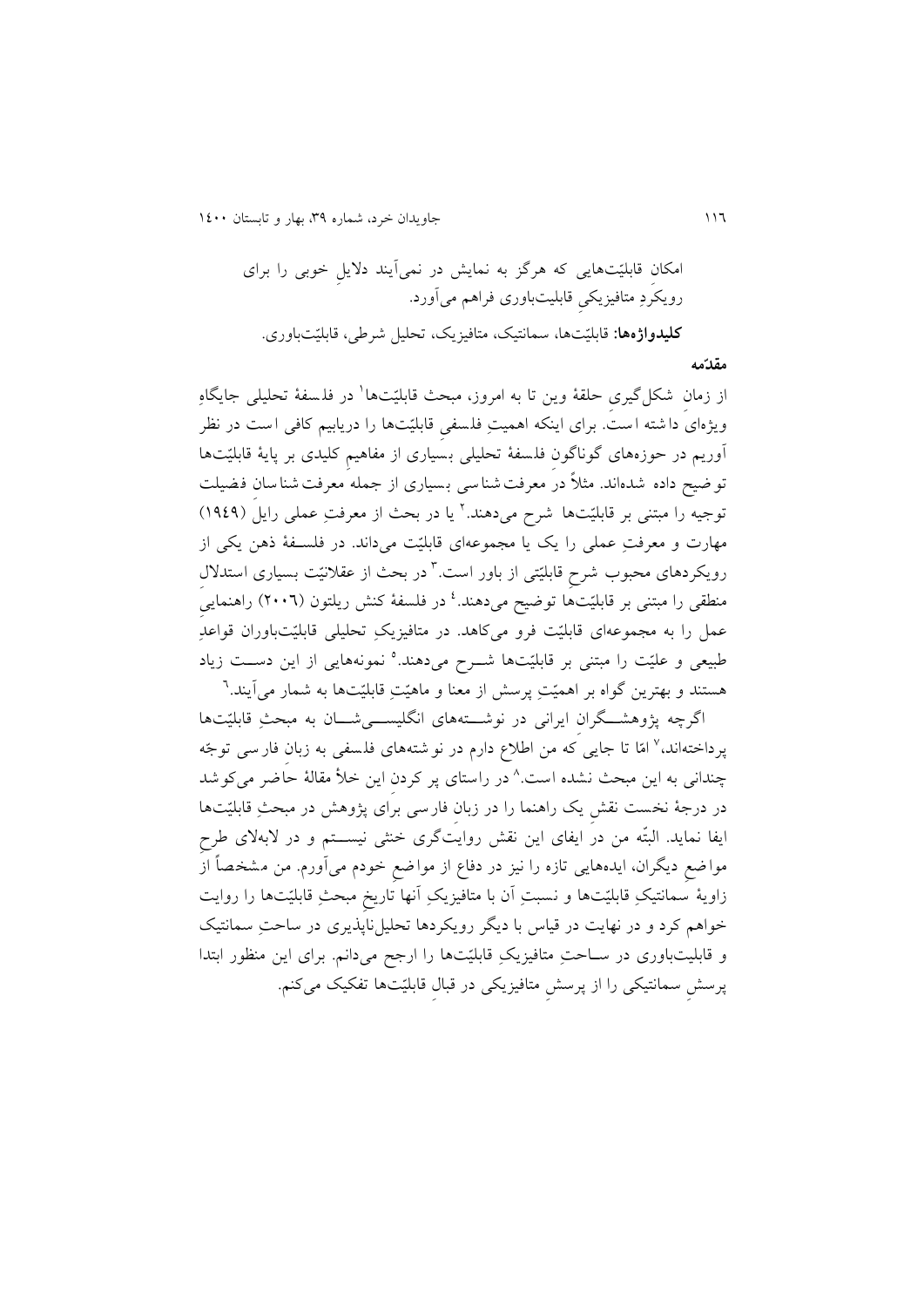**.0 پرسش سمانتیکی و پرسش متافیزیکی**

در دهۀ 11 و 91 قرن بیستتتم پروژۀ کارنپ و ديگر اصتتحابِ حلقۀ وين ذيل آموزۀ نحقیقگرایی<sup>۹</sup> امیدهای زیادی را میانِ تجربهگرایان برانگیخته بود. یکی از چالشهایی که کارنپ با آن د ست و پنجه نرم میکرد تحلیلِ جمالتِ حاویِ ا سنادِ قابلیّتها بود. مشکل مشخصاً اين بود که از يک سو اين جمالت بخشِ مهمی از نظريّههای علمی را تشکیل میدهند، امّا از سوی ديگر قابلیّتها به خودیِ خود مشاهده پذير نیستند و گويا بر پايۀ ا صلِ تحقیقگرايی نبايد جمالتِ حاویِ آنها را معنادار دان ست . کارنپ )1311( برای حل اين معضل اسنادِ يک قابليت را معادل دانست با اسناد يک شرطي که مقدم آن محرکِ `` قابلیّت و تالی اَن نمایش'` اَن است. مثلاً اگر محرکِ قابلیّتِ شکستنی بودن شیشه را خوردنِ جسمِ سخت به آن و نمايشش را شکسته شدن بدانیم، بر پايۀ تحلیلِ سمانتیکِ کارنپ «این شیشه شکستنی است» *به این معناست* که «اگر جسم سخت با آن برخورد کند می شکند». از آنجا که محرّک و نمايشِ قابلیّتهای فیزیکی (مثل برخورد جسم سخت و شکستن) مشاهدهپذیر هستند، به کمکِ این تحلیلِ سمانتیک ا سنادِ قابلیّتها تحقیقپذير می شدند و ديگر مع ضلی متافیزيکی برایِ ا صحابِ حلقۀ وين به شتمار نمیرفتند. از آن زمان تا به امروز تحلیلِ شتر یِ قابلیّتها و فراتر از آن اصتل تحقیقگرايیِ کارنپ به شیوه های مختلف به چالش ک شیده شده ا ست؛ امّا پیوندِ میانِ تحلیلِ ستتمانتیکِ قابلیّتها و شتترحِ متافیزيکی از آنها همواره موردِ توجّه و تأيیدِ فیلسوفان در مبحث قابلیّتها باقی مانده است . من در اين نوشته میکوشم بر اين پیوند و تحوّالتِ آن در اين يک صدۀ اخیر تمرکز کنم.

پیش از آنکه به سـراغ انواع تحلیل ســمانتیکِ اســنادِ قابلیّتها و متافیزیک (یا متافیزیکهای) متناظر با آنها برويم نیاز است چند نکتۀ تمهیدی را بیان کنیم. این نکات به ما کمک خواهد کرد درکِ بهتری از مقصتتودِ فیلستتوفان از قابلیّتها در اين حوزۀ فلسفی داشته باشیم. نخست اینکه همان طور که چوئی و فارا (۲۰۱۸) میگویند: «واژگان زيادی برای تو صیفِ آنچه از قابلیّتها مراد می شود ا ستفاده شده ا ست: قدرت (واژۀ لاک)، قوه1۲ (واژۀ ارسـطو)، توانايی، توان، توانمندی، گرايش،۱۳ پتانســيل، تمايل، ظرفیت و امثالهم». فیلـسوفان در این حوزۀ فلـسفی عموماً مفهوم قابلیت را جنـسی عام برای این مفاهیم و مفاهیم مشابه با آن در نظر میگیرند. همچنین ایشان میان قابلیّتهای پنهان10 و آشتتکار11 نیز فرق میگذارند. به تعبیرِ الکستتاندر برد ):1117 13( »تعابیرِ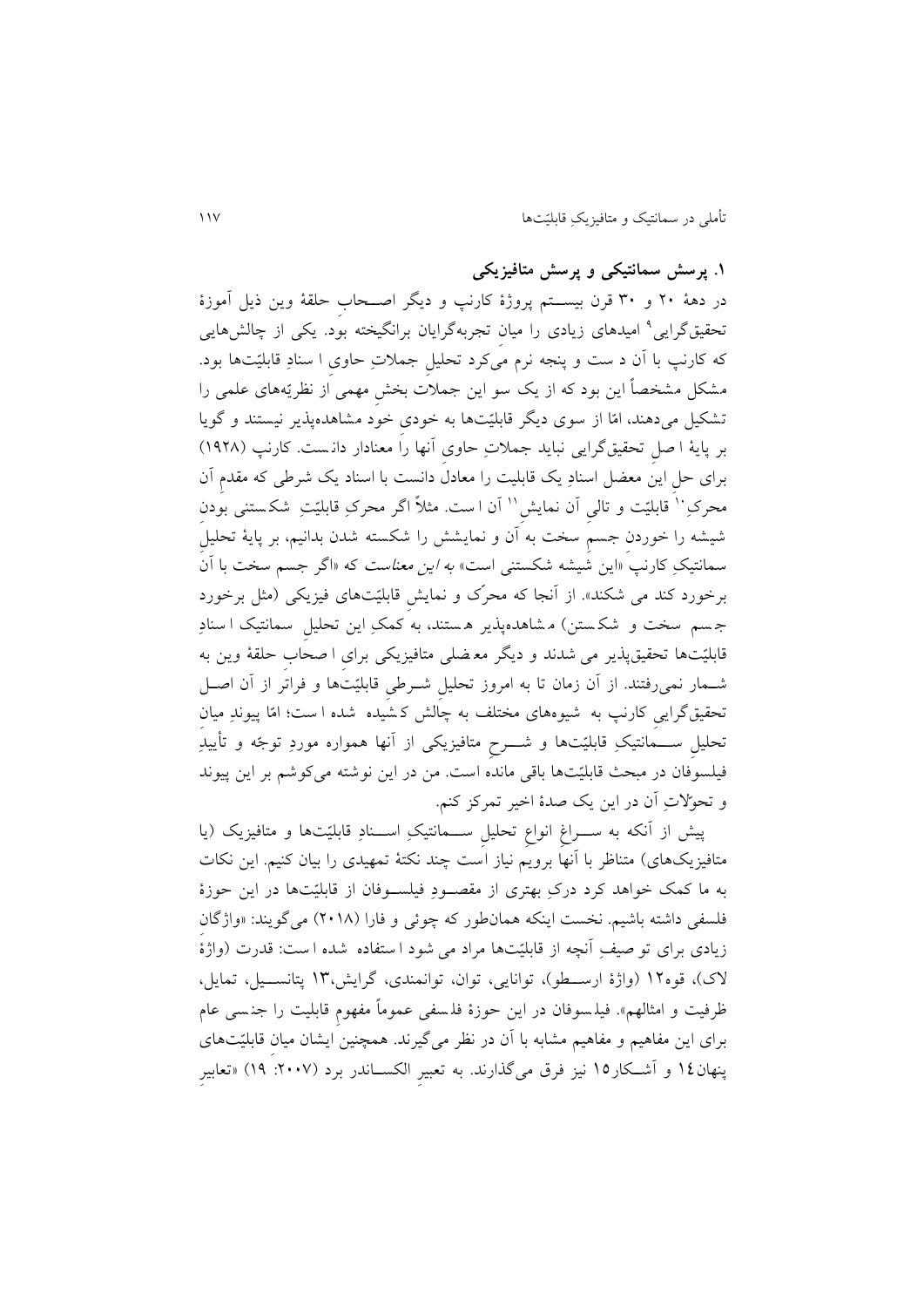قابلیتیِ آشکار با ارجاعاتشان به يک محرّکِ مشخص و يک نمايشِ مشخص صورت بندی میشوند. ... امّا تعابیرِ قابلیّتیِ پنهان يا محذوف ارجاعِ آشکاری به محرک و نمايش شان ندارند». مثلاً قابلیّتِ شکستن در اثر برخورد جسمِ سخت یک قابلیتِ آشکار است. امّا مثالً مهارت يا باور اگر نوعی قابلیّت با شند، قابلیّتهايی پنهان ه ستند؛ چرا که در خودِ اين مفاهيم نیامده است که آنها قابلیّتِ نمایش چه چیزی در اثرِ چه محرّکی هستند. نکتۀ آخر اينکه همان طور که مامفورد (١٩٩٨: ٤) می نويســـد در نظر فيلســــوفان »ويژگیهای قابلیتی عموماً در برابر ويژگیهای مقولهای11 همچون شتکل و ستاختار قرار میگیرند و مقولهای و غیرقابلیّتی معادل با هم دانسته می شود».

با التفات به اين نکات پر سش سمانتیک در قبال قابلیّتها آن است که قابلیّتها به چه معنايی هستتتند و جمالتِ حاوی استتنادِ قابلیت را به چه معنايی میتوان فهمید. پر سش متافیزيکی در قبالِ آنها امّا اين ا ست که ماهیّتِ متافیزيکیِ قابلیّتها چی ست و چه چیزی در عالمِ واقع جمالتِ حاویِ ا سنادِ قابلیت را صادق میکند. هر يک از اين دو پرسش کلان سمانتیکی و متافیزیکی پیوندی درونی با مجموعه پرسش هایی جزئی تر دارند. مثالً پرسشِ سمانتیکی با پرسش هايی از اين د ست در ارتباط ا ست : آيا میتوان هر قابلیّتِ پنهان را با يک قابلیّتِ آشکار هممعنا دانست؟ آيا هر قابلیّتی با يک نمايش و يک محرّک متعیّن میشود؟ نسبتِ اسنادِ قابلیّتها و اسنادِ شر ی ها چیست؟ امّا پرسشِ متافیزيکی با پرستتشهايی نظیرِ اينها در ارتباط استتت: آيا در عالمِ واقع ويژگیهای قابلیتی چیزی متمايز از ويژگیهای مقولهای هستتند؟ آيا ويژگیهای قابلیتی متمايز از ويژگیهای مقولهای نقشی علی ايفا میکنند؟ آيا ويژگیهای قابليتی ويژگیهايی درونی هستند؟ من در بخش بعد سیر پاسخ ها به آن دو پرسشِ کالن و اين دو مجموعه پرس ش را از زمانِ کارنپ تا به امروز دنبال خواهم کرد.

# **.2 انواعِ رویکردهای سمانتیکی و متافیزیکی به قابلیّتها**

من در اين بخش در سیری تاريخی 1 د سته رويکرد به قابلیّتها را معرفی و ارزيابی میکنم. اين دسته بندی در اصل بر اساسِ پاسخ های مختلف به پرسشِ سمانتیکی انجام شده است. امّا در ذيلِ هر پاسخِ سمانتیک رويکرد يا رويکردهای متافیزيکی را نیز که در پیوند با آن موضعِ سمانتیکی هستند رح و نقد میکنم.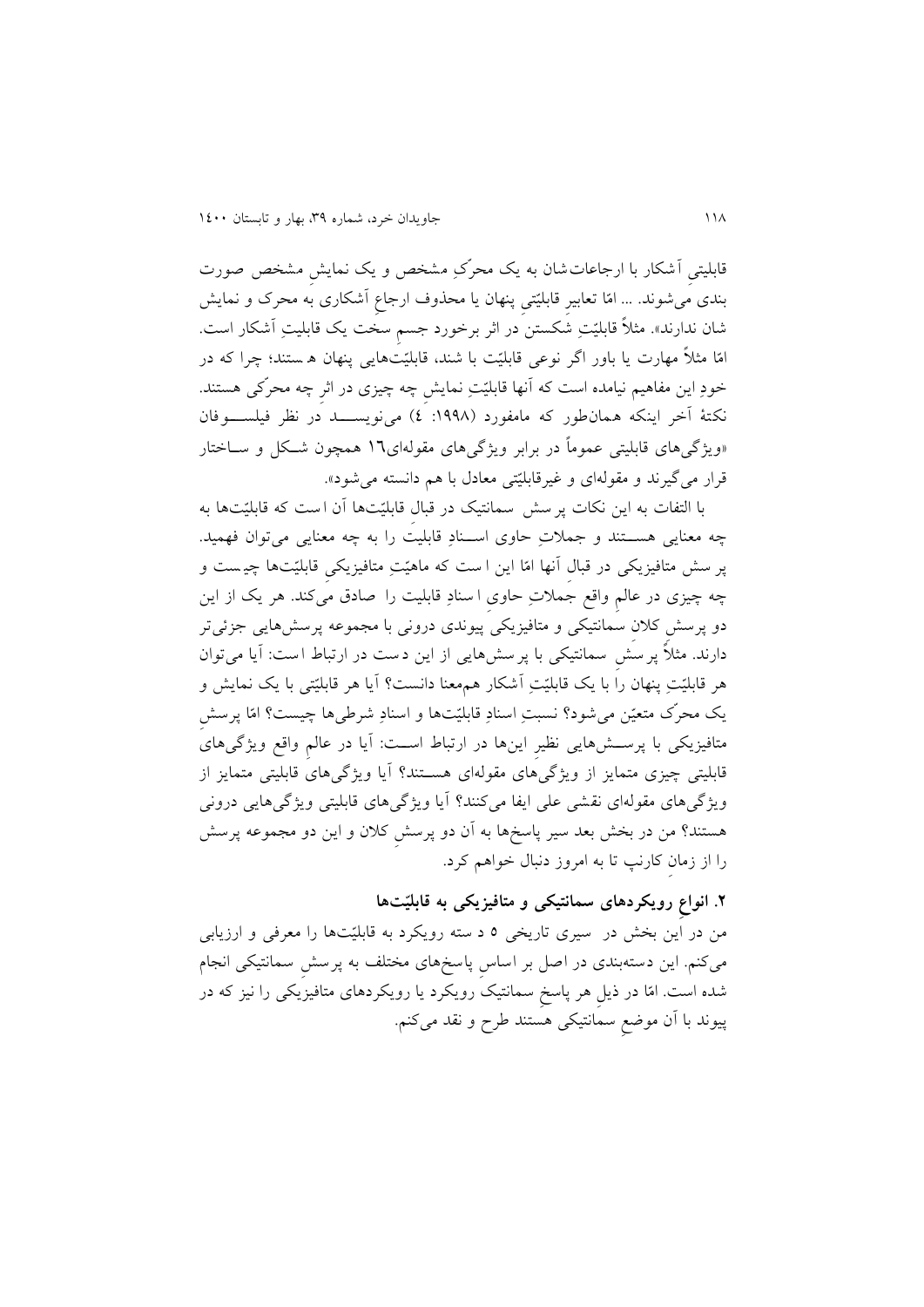**.0-2 تحلیلِ شرطیِ ساده** همان $\det$  ديديم کارنپ با بازنويســيِّ'' جملاتِ حاوي اســنادِ قابليّتها در قالبِ جملاتِ شرطی به پر سش سمانتیک پا سخ میدهد؛ شرطیهایی که مقدّم آنها محرّکِ قابلیّتها و تالیِ آنها نمايشِ قابلیّتها هستند . امّا از آنجا که کارنپ برای اين بازنويسی از شرطیهای مادّی ا ستفاده میکرد با مشکل وا ضح صادق بودن شرطیها در نتیجۀ کاذب بودنِ مقدّم مواجه می شـد. برای حل این معضـل رایل (۱۹٤۹) از شـرطیهای خلافِ واقعٌ در تحلیل قابلیّتها استفاده کرد. تحلیل سمانتیکِ رایل که به تحلیلِ شرطیِ ساده<sup>۱۸</sup> معروف شده است به شرح پیش رو است:

A قابلیتِ D را به نمايشِ M در اثرِ محرکِ S داراستتت اگر و تنها اگر S محقّق میشد آنگاه M به نمايش در میآمد.

رايل به پیروی از کارنپ همراه با گودمن )1310( و پس از ايشان دامت )1371( به کمکِ تحلیلِ شر یِ ساده از قابلیّتها، يک شرحِ متافیزيکی از آنها عرضه میکنند که به موجبِ آن ويژگیهايی واقعی که مابهازاءِ قابلیّتها با شند در ا شیاء و ا شخاص وجود ندارد؛ بلکه اسنادِ قابلیّتها چیزی جز اسنادِ استلزاماتی منطقی (يعنی همان شرطیهای خلافِ واقع) که رفتارِ ا شیاء یا ا شخاص را تو صیف میکنند نیـست. به بیانِ مامفورد ):1331 93( »آنچه رايل میگويد آن است که يک اسنادِ قابلیت به يک ويژگیِ ابژه ارجاع نمیدهد؛ بلکه به اين واقعیت ارجاع میدهد که ابژه يک رفتار واقعی يا امکانی را از يک نوعِ خاص از خودش بروز میدهد«. امّا نکتۀ کلیدی آن ا ست که عالوه بر اين رويکرد ناواقعگرايانه دســتِ کم دو رويکردِ متافيزيکیِ ديگر نيز با تحليلِ ســمانتيکِ قابليّتها مبتنی بر تحلیلِ شر یِ ساده سازگار ه ستند . اين دو رويکرد م شخ صاً عبارتاند از واقعگرايیِ آرمسترانگ که در دهۀ 11 و 71 میالدی مطرح شد و کارکردگرايی13 پريور، پارگتر و جکسون که در دهۀ 11 میالدی عرضه گرديد.

آرمسترانگ همانندِ رايل تحلیلِ قابلیّتها بر پايۀ شر یهای خالفِ واقع را میپذيرد، امّا برخالفِ او مدعی است بنابر اصلِ صادق ساز 11 بايد چیزی در خودِ واقعیتِ ابژهها و اشخاص اين شرطي ها را صادق نمايد. به بيان خودش «اگر اين يک حقيقتِ ضروری ا ست که اين لیوان می شک ست اگر چیزی به آن برخورد میکرد، اين ضرورت بايد از يک ويژگی ليوان نا شي شده با شد» (آرمسترانگ ١٩٦٩: ٢٥) البته به زعم او صادق سازِ ویژگیِهای قابلیتی همان ویژگیِهای مقولهای اشیاء به علاوۀ قوانین طبیعی هستند. مثلاً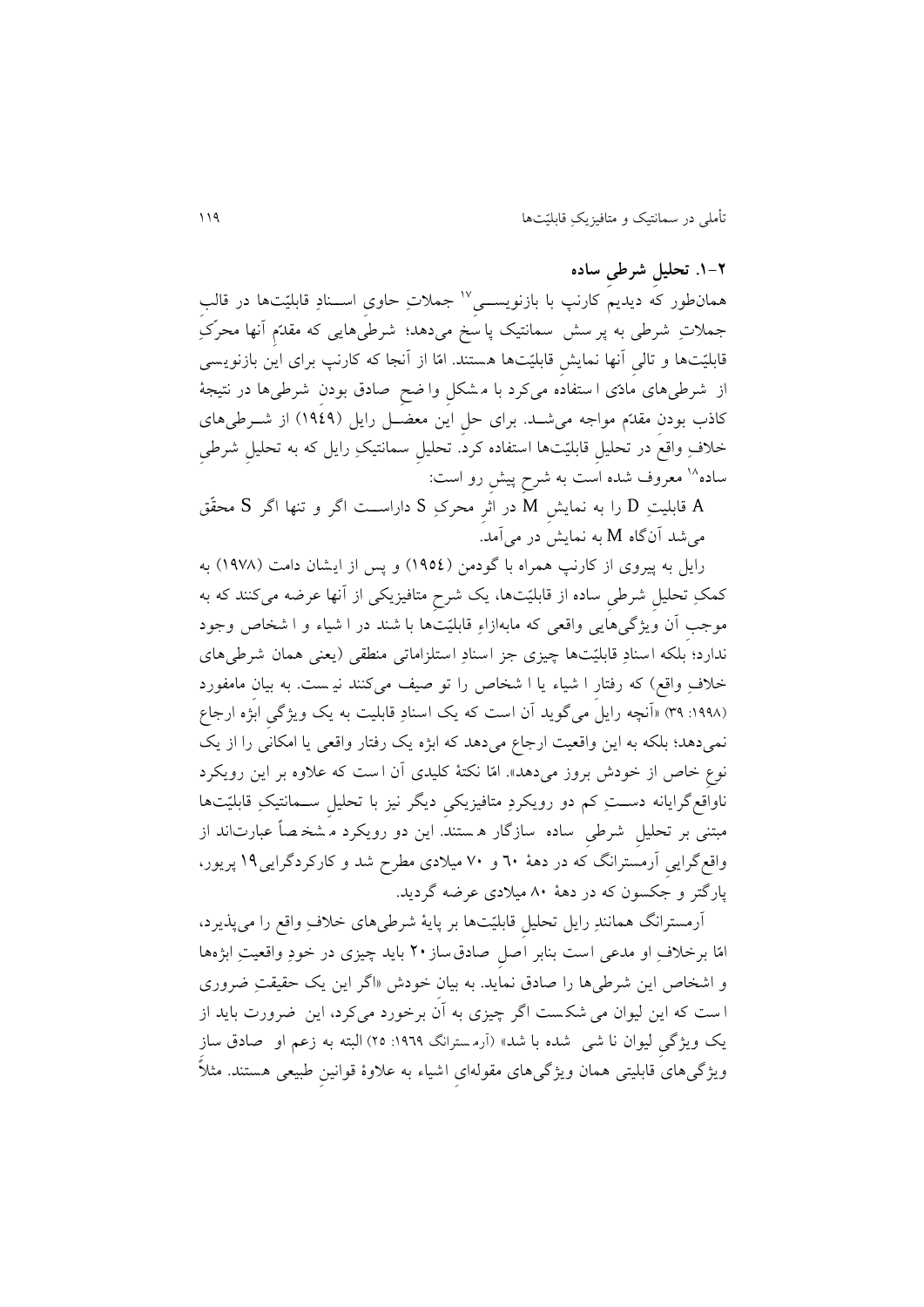ويژگی شــکنندگی را در نظر بگيريد. به زعم آرمســترانگ (١٩٦٩: ٢٥-٢٦) «اســنادِ شکنندگی م ستلزمِ آن ا ست که چیزِ شکننده در يک حالتِ خاص با شد . اين آن حالتی ا ست که اگر چیزی با شی شه برخورد کند به همراهِ اين علتِ آغازکننده واقعاً ا سبابِ شکستنِ شیشه را فراهم میآورد« آن ويژگیِ شی ء که به همراهِ محرکِ يک قابلیّت علتِ نمايشِ آن قابلیّت میگردد مبنایِ علّی11ِ آن قابلیّت نامیده میشود . به باورِ آرم سترانگ ):1331 19( مبنای علیِ ويژگیهای قابلیتی ويژگیهايی مقولی ه ستند و به حکمِ ا صلِ تیغِ اکام ويژگیهای قابلیّتی چیزی جز همان مبنای علّیشان نیستند . دقیقاً به همین دلیل بوده ا ست که آرم سترانگ )1313( عنوانِ مقالۀ ا صلی اش در موردِ قابلیّتها را گذا شته استتت: »قابلیّتها همان علتها هستتتند« و همچنین در همان مقاله در موردِ قابلیتِ شکننده بودن نو شته ا ست : »من میگويم اين به جهتِ زبانی منا سب ا ست که بگويیم شکننده بودن برابر است با يک نحوۀ خاص از پیوندِ ملوکولیِ ابژۀ شکننده« )آرمسترانگ  $(17.1979)$ 

کارکردگرا يان (پريور و ديگران ۱۹۸۲) در قبال ويژگی های قابليتی با را يل و آرمسترانگ در پذيرشِ تحلیلِ شر یِ ساده همسو هستند . آنها با آرمسترانگ در اينکه صادق ساز و مبنای علّیِ ويژگیهای قابلیتی همان ويژگیهای مقولهای هستند نیز موافق ه ستند . امّا برخالفِ آرم سترانگ آنها ويژگیهای قابلیتی را با مبنای علّی شان اينهمان نمیدانند. کارکردگرايان برای اين ادعا دو استتدالل دارند که يکی از آنها به استتداللِ تحقّقِ چندگانه11 معروف شده ا ست . مطابق با اين ا ستدالل »به جهتِ تجربی معقول اسـت که برخی قابلیّتهای واحد در ابژههای متفاوت مبناهای علّی متفاوتی داشـته باشند»(پريور و ديگران ١٩٨٢: ٢٥٣) به بيان ديگر ويژگیهای قابليتی در اصل کارکردها و نقشهايی علّی هستند که میتوانند در مبناهای علّیِ متمايزی محقق شوند . يعنی مثالً مبنای علّیِ قابلیتِ شکستن ممکن است در جايی ساختارِ اتمی نامنظم و در جايی ديگر ارتباطاتِ بینِ ملکولی ضعیف با شد. به باور کارکردگرایان از آنجا که این ویژگیهای متمايز مبنای علّیِ يک نقشِ کارکردیِ واحد شده اند، نمیتوان اين نقشِ واحد را با آنها اينهمان دانست.

پس تحلیلِ شر یِ ساده تحلیلی سمانتیک از قابلیّتهاست که سه شرحِ متافیزيکیِ متمايز (يعنی ناواقعگرايیِ رايل، واقعگرايی تقلیلگرايانۀ آرمسترانگ و کارکردگرايی) باَ آن جور در میآيند. افزون بر چالشهای تحلیلِ شر یِ ساده که در ادامه به آنها خواهیم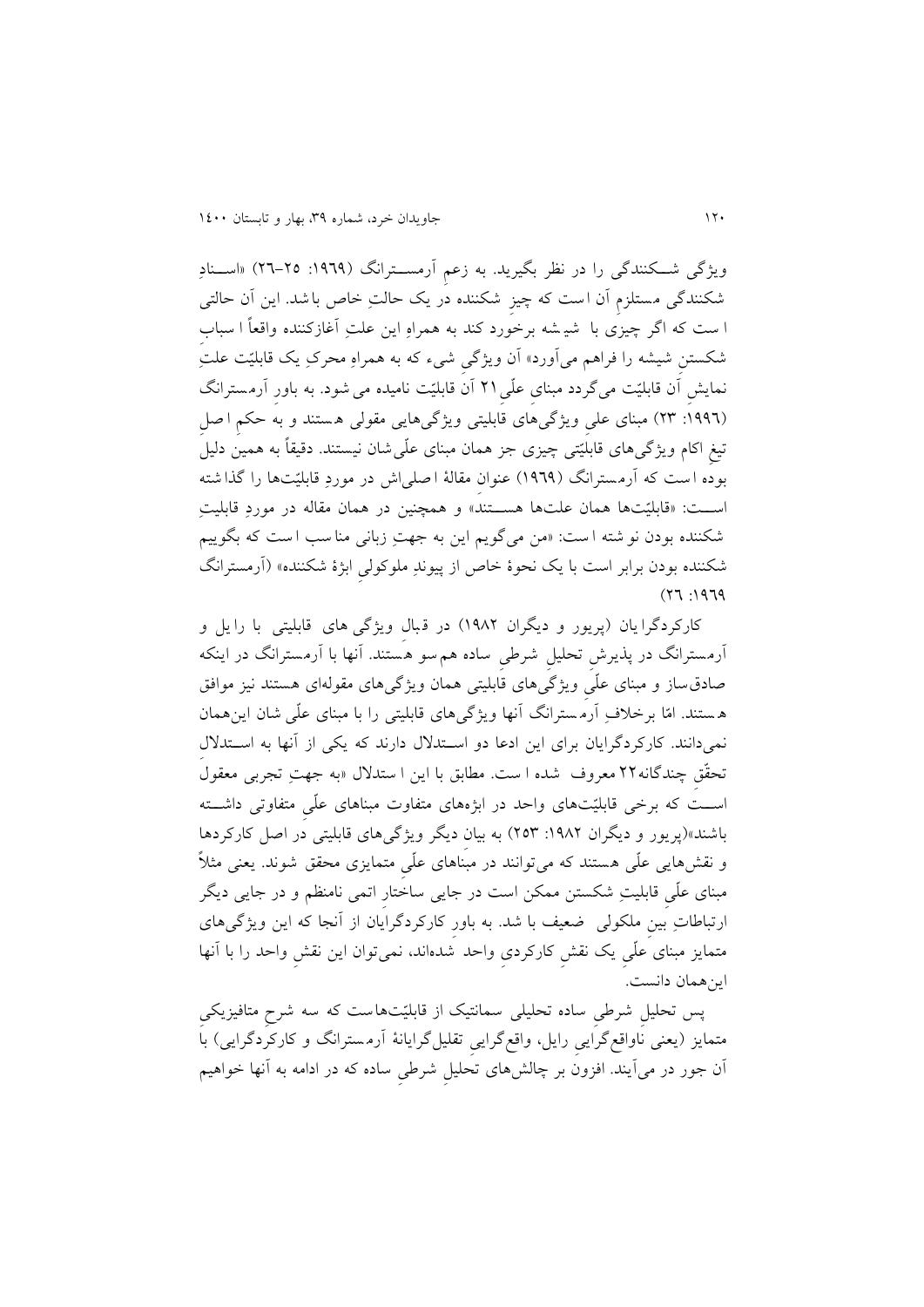پرداخت19 هر يک از اين سه شرح م شکالتِ متافیزيکیِ مختص به خود را نیز دارا ه ستند . چنانکه آرم سترانگ بر پايۀ ا صلِ صادق سازش ن شان داد، ناواقعگرايیِ رايل توضیحِ مناسبی برای صدقِ شر یهای خالفِ واقعی که اسنادِ قابلیّتها مستلزمِ آنهاست ندارد. واقعگرايیِ خودِ آرم سترانگ نیز عالوه بر م شکالتِ نا شی از تحققِ چندگانه با معضتتلِ توضتتیحِ انواعِ قابلیّتهايی که هرگز به نمايش درنیامدهاند مواجه استتت؛10 قابلیّتهایی که شتهوداً تصـورپذیر هســتند. گفتیم آرمســترانگ صــادقســاز جملاتِ استتناددهندۀ قابلیت را مبنای مقولهایِ آنها به عالوۀ قوانینِ بیعی میداند. او قوانینِ بیعی را نیز بر پايۀ رابطۀ انواعِ کلی مقولهای که در ذيلِ افراد محقّق شده اند تو ضیح میدهد. امّا اگر يک نوعِ قابلیّت وجود داشته باشد امّا هرگز به نمايش در نیايد، نوعِ کلیِ مقولهایِ نمايشِ آن نیز هرگز ذيلِ يک فرد محقق نمیشتتتود و در نتیجه در تحلیلِ آرمسترانگ نبايدِ برای اسناد اين نوع قابلیّتها صادقساز در نظر گرفت. امّا روشن است که اين با اصلِ صادقسازِ خودِ او در تضاد است11.

کارکردگرايی در قبالِ قابلیّتها نیز که از کارکردگرايی در قبالِ حالتهای ذهنی الهام گرفته شــده اســت، به مشــکلاتی مشــابهِ اين رويکرد نيز دچارَ اســت. همان $\det$ ور که کارکردگرايی در قبالِ حالتهای ذهنی اين حالتها را به جهتِ علّی بیاثر میسازد، 11 کارکردگرايی در قبالِ قابلیّتها نیز آنها را به جهتِ علّی بیاثر میکند. اگر علتِ واقعی مبنای علّیِ مقولهای ا ست و يک قابلیت چیزی متمايز از اين مبنای علّیاش ا ست، پس قابلیّتها در فرآيندِ علّی نقشــی ايفا نخواهند کرد. به بيان ديگر اگر هم مبنای علّی به مثابه ويژگیِ واقعیِ درجه اول و هم خودِ قابلیت به مثابه ويژگیِ کارکردیِ درجه دوم هر دو علّتِ يک پديدۀ واحد باشتند، مشتکلِ چندعلتی17 پیش خواهد آمد. در نتیجه کارکردگرايی قابلیّتها را بدل به شبه پديدار11 و از جهتِ علّی خنثی و فاقدِ اثر میکند. امّا اين خلافِ شهودِ ما ست. مامفورد شهودی بودن اين ايده را که قابليّتها نقش علّی ايفا میکنند پیشفرض گرفته است، چنانکه مینویسـد: «قابلیّتها انواعی از ویژگیها هستتند و ويژگیها در کنش و واکنشهای يک چیز با جهانش نقشهايی علّی را اي ا میکنند. اين توجيهِ من برای تز سومم [يعنی اين تز که قابلیّتها نقش علّی ايفا میکنند] ا ست» (مامفورد ۱۹۹۸: ۱۱۸) امّا ما میتوانیم در دفاع از این ادعا از شهوداتِ زبانیمان نیز کمک بگیریم. برای اين منظور (و با التفات به اينکه قدرت و ميل و نيرو اقسـامی از قابلیت هستند) جملاتِ پیش رو را در نظر بگیرید: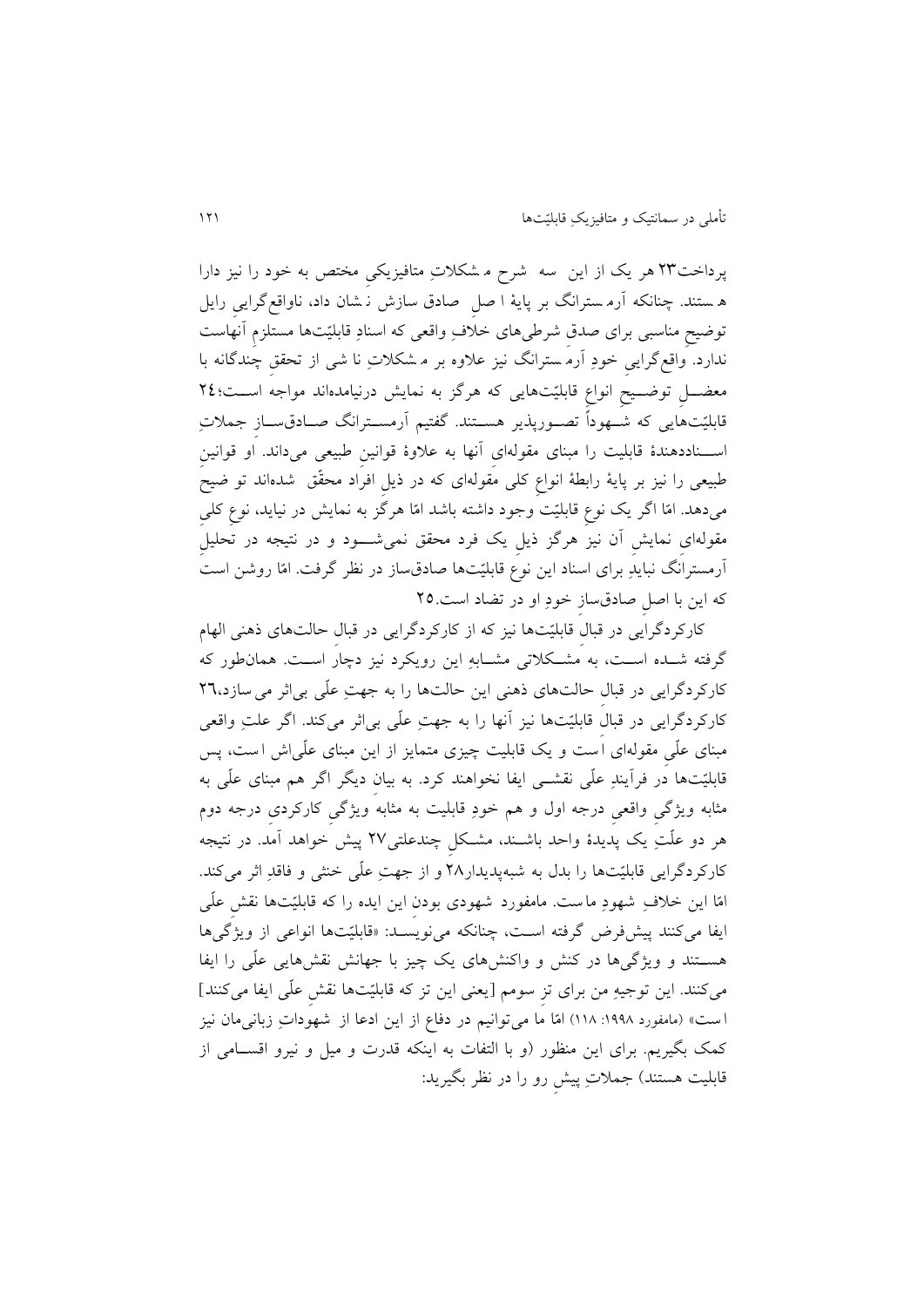111 جاويدان خرد، شماره ،93 بهار و تابستان 1011

1( قدرتِ افراد هیچ نقشی در تاريخ اي ا نکرده است. 1( میلِ جانداران به بقا در بقای ايشان هیچ تأثیری نمیگذارد. ۳) نیروی الکترونها هیچ نقشی در کشش آنها به سوی پروتونها ایفا نمیکند. اين گزارههای غیرشتتهودی از اين نتیجۀ کارکردگرايی به دستتت میآيد که قابلیّتها جدای از مبناهای علّی شان وجود دارند؛ امّا نقشی علّی ایفا نمی کنند.

**.2-2 غیرقابلِ تحلیل دانستنِ قابلیّتها** اگرچه فیل سوفانی که نام برديم بر سر ماهیتِ متافیزيکیِ قابلیّتها اختالفاتِ ا سا سی داشتند، امّا برای دههها بر سر تحلیلِ شر یِ ساده به مثابه تحلیلِ سمانتیکِ پذيرفتنی از قابلیّتها اجماع داشتتتند. امّا در دهۀ 31 میالدی چند مثالِ نقضِ معروف علیهِ تحلیلِ شر یِ ساده مطرح شد که آن را از اساس به چالش کشید . من در ادامه سه مورد از اين مثالهای نقض را میآورم.

مثال جاسوسی<sup>۲۹</sup> يک سیم که قابلیت ر سانايی را دارا ست در ذهنتان مج سم کنید. برا ساس تحلیل شرطی ساده اين سيم قابليّت رسانايی دارد اگر و تنها اگر جريان برق به آن متصتل میشتد، آنگاه جريان را عبور میداد. حال فرض کنید دستتگاهی ساخته شده است به نام جاسوس جريان برق که اگر جريان برق به اين سيم وصل میشد تغییراتی در آن ايجاد میکرد که مانع از عبور جريان میشد . پس اگرچه سیم بنا به فرض در حال حا ضر ر سانا ست، امّا اگر جريان برق به آن وصل میشد جريان را عبور نمیداد. پس در اين مثال سیمی داريم که قابلیت رسانایی را در واقع داراست، امّا تحلیل شرطی ساده به غلط پیشبینی میکند که سیم اين قابلیت را ندارد. مثال پوشش <sup>۳۰</sup> يک فنجان را در نظر بگیريد که قابلیت شکنندگی را داراست . براساس تحلیل

شرطی ساده این فنجان قابلیت شکنندگی را دارد اگر و تنها اگر جسم سختی محکم به آن برخورد میکرد فنجان می شکست. امّا فرض کنید یک موجود ماورايی وجود دارد که همواره نگهبان اين فنجان است بهگونهای که اگر جسم سختی محکم به آن برخورد میکرد پیش از آنکه ضربه اثر کند اين موجود ماورائی پوششی دور فنجان ايجاد میکرد که مانع از شکستن آن می شد. پس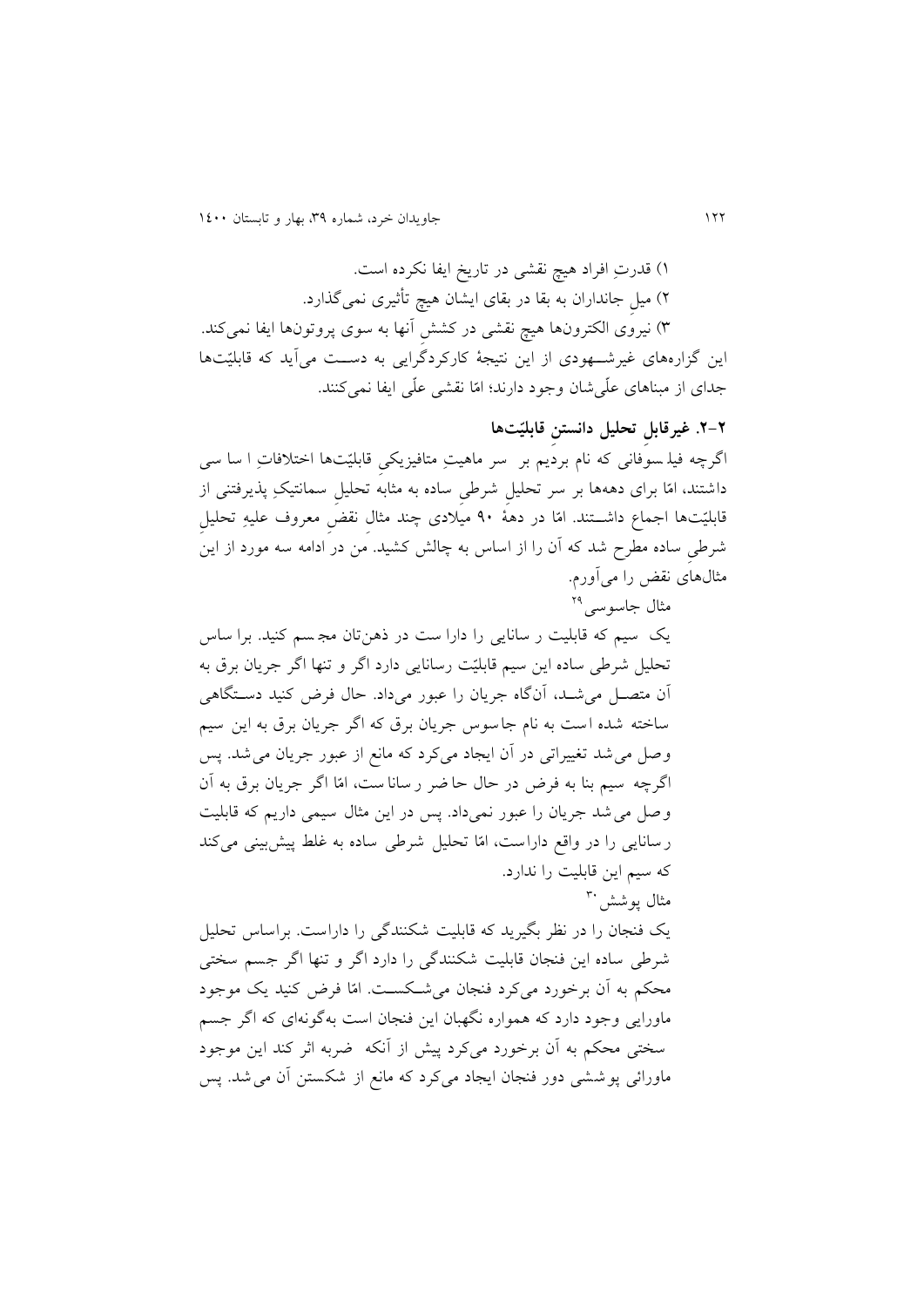اگرچه فنجان در حال حا ضر بنا به فرض شکننده ا ست، اگر ج سم سختی محکم به آن برخورد میکرد نمی شک ست . پس در اين مثال فنجانی داريم که قابلیت شکنندگی را در واقع داراست، امّا تحلیل شر ی ساده به غلط پیشبینی میکند که اين قابليت را ندارد.

مثال تقلید<sup>۳۱</sup>

يک ب ستۀ چوبی ب سیار محکم را در نظر بگیريد. اين چوب شکننده به شمار نمیآيد. پس اگر چیزِ سختی با آن برخورد میکرد نمیشکست . امّا فرض کنید مثالً يک سنگ با آن برخورد میکند و بیعی ا ست که نمی شکند؛ امّا همین برخوردِ سنگ با چوب پیغامِ هشداردهنده ای تولید میکند که برای موجوداتِ فضايی اعالم خطر به حساب میآيد و آنها با يک اشعۀ بسیار قوی بستۀ چوبی را پودر میکنند. در اين مثال قابلیتِ شکنندگی وجود ندارد، امّا شر یِ خالفِ 91 واقع صادق است و وقتی چیزی با چوب برخورده کرده است شکسته است.

مثالهای جاسوسی و پوشش شرطِ الزم بودنِ شر یِ خالف واقع و مثالِ تقلید شرطِ کافی بودنِ آن برای ا سناد قابلیت را به چالش میک شند . در هر دو مثالِ جا سو سی و پوشش محرکِ قابلیّت محقّق شده است، امّا عاملی مانع از نمايشِ آن میشود . در مثالِ جاسوسی اين عامل با تغییرِ ساختارِ درونی و در مثالِ پوشش بدونِ چنین تغییری مانع از نمايش میشوند . مارتین که خودش مبتکرِ مثالِ جاسوسی بود از اين مثالهای نقض نتیجه گرفت که قابلیّتها به جهتِ سمانتیک تحلیلپذير به نمايشها و محرکهاي شان نی ستند . او از اين تحلیلناپذيریِ سمانتیک تحلیلناپذيریِ متافیزيکیِ قابلیّتها را نتیجه گرفت. به بيان خودش (١٩٩٤: ٧) «اگر چنانکه ديديم، شرطي خلاف واقع يا شرطي قوی نتواند قابلیّت ها را توضـــیح دهد، آنگاه چارهای نداریم جز اینکه نیروها یا قابلیّتهای درجه اول99ِ واقعی را بپذيريم«.

مارتین در اينجا چند گامِ ف شرده را با هم بردا شته ا ست که بد نی ست بر روی آنها تمرکز کنیم.٣٤ او از اينکه نمیتوان ويژگیهای قابليتی را بر پايۀ شـوطیهای خلافِ واقع تو ضیح داد نتیجه گرفته ا ست که از اساس نمیتوان ويژگیهای قابلیتی را بر پايۀ محرک و نمايشِ قابلیّتها که ويژگیهايی مقولهای ه ستند تو ضیح داد. همچنین او از اينکه نمیتوان ويژگیهای قابلیتی را بر پايۀ ويژگیهای مقوله ایِ محرک و نمايش توضــيح داد نتيجه گرفته اســت که اســاســاً نمیتوان ويژگیهای قابليتی را بر پايۀ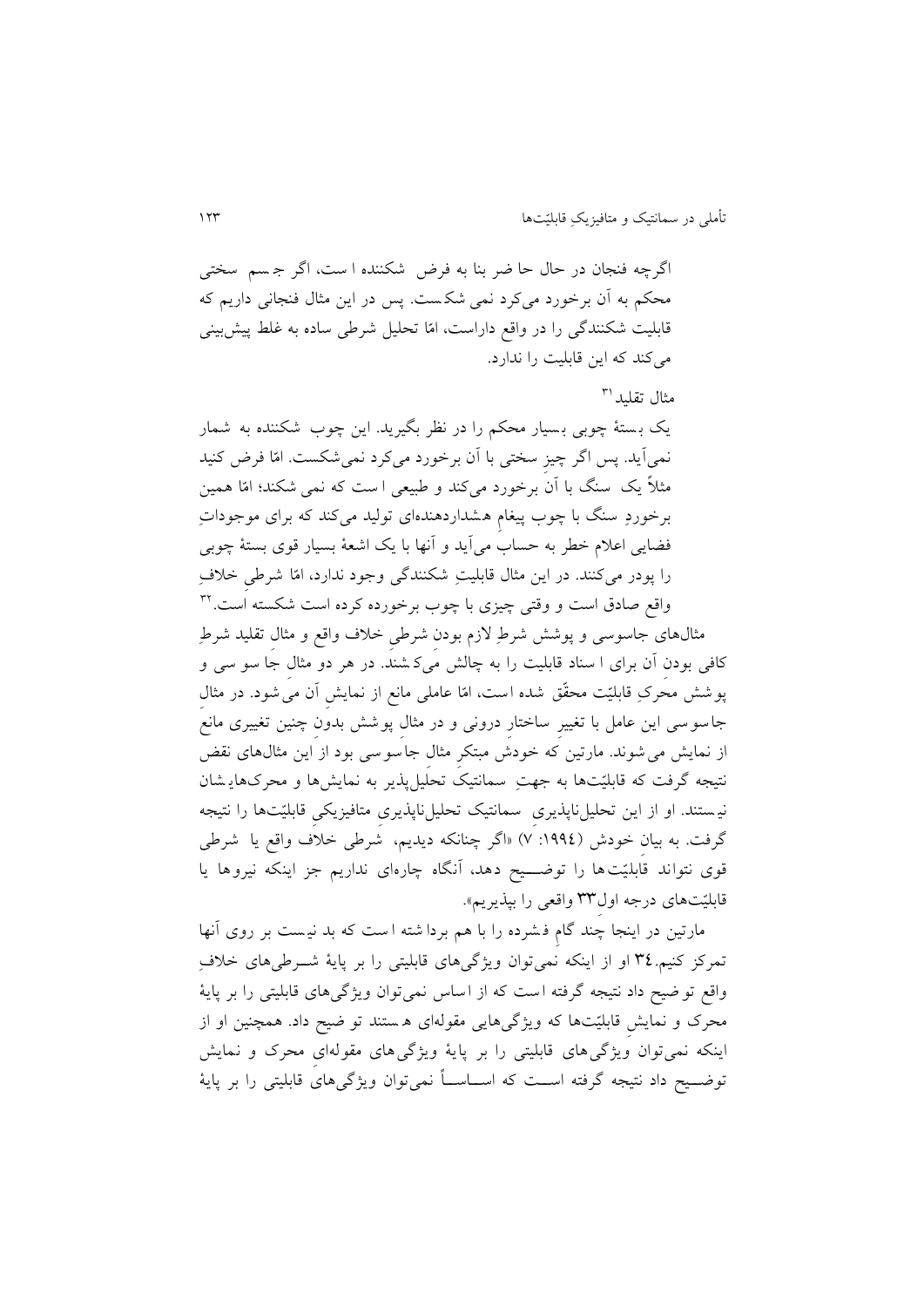ويژگیهای مقولهای توضيح داد. با التفات به اينکه ويژگیها دو دستۀ کلی قابليتی و مقولهای هستند، اگر نتوان ويژگیهای قابلیتی را با ويژگیهای مقولهای توضیح داد، بايد برای آنها مابهازايی واقعی در نظر گرفت و در نتیجه ما محکوم خواهیم بود به اينکه در کنارِ ويژگیهای مقولهایِ واقعی در خودِ عالم ويژگیهای قابلیتیِ واقعی را نیز فرض بگیريم. ممکن است اعتراض شود که مارتین به چه حقی اين چند گام را برداشته است و چگونه از تحلیلiباپذیر بودن ویژگیهای قابلیتی در یک موردِ خاص (يعنی شرطیهای خلافِ واقع) تحلیلِناپذیری کلّی آنها را نتیجه گرفته است؟! در پاسخ باید گفت که این برعهدۀ مدافعانِ تحلیلپذيریِ قابلیّتهاست که شیوه های ديگری برای تعريف و توضیحِ آنها بر پايۀ ويژگیهای مقولهای ارائه کنند. مارتین شیوۀ اصلیِ تحلیلِ قابلیّتها که موردِ پذيرش مدافعان تحلیلپذيری قابلیّتها تا آن زمان بوده است (يعنی شیوۀ تحلیل بر پايۀ شرطیِهای خلافِ واقع) را به چالش کشیده است و در نبودِ شیوۀ جایگزین، مجاز است که تحلیلناپذيریِ کلّیِ قابلیّتها را نتیجه بگیرد.

رويکردِ مارتین و پیروانِ او که مدعی اند نمیتوان محمولهای قابلیتی را بر پايۀ محمولهای مقولهای تعريف کرد و در نتیجه بايد قابلیّتها را ويژگیهايی واقعی و ذاتی برای ابژهها و اشخاص دانست به قابلیتباوری91 يا ذاتگرايی قابلیتی91 معروف شــده اســت. پس يک رويکردِ ســمانتيکِ متفاوت به قابلیّتها که آنها را به جهتِ سمانتیکی تحلیلiپذیر به شرطی،ها میداند به یک رویکردِ متافیزیکی متفاوت به آنها میانجامد که قابلیّتها را ويژگیهايی واقعی و ذاتیِ ا شیاء میداند که قابلِ فروکاهی به ويژگیهای مقولهای نیست.

امّا تنها انگیزۀ پذيرشِ قابلیتباوری اين انگیزۀ سمانتیکی نی ست . بلکه مدافعانِ اين ايده يک دلیلِ متافیزيکی نیز برای آن میآوردند که به موجبِ آن رويکردهای تقلیلگرا نمیتوانند قابلیّتهايی را که هرگز به نمايش درنمیآيند توضیح دهند. به بیانِ جان هايل ):1119 131( »يک قابلیت يک رابطه با نمايشهای واقعی يا ممکنِ خودش ... نی ست . يک قابليت میتواند نمايش دادهنا شده باقی بماند». البته بعيد است که بتوان اين ادعا را که يک قابليت میتواند نمايش دادهنا شده باقی بماند، به همهٔ قابلیّتها تعمیم داد.٣٧امّا از ستوی ديگر برای اقامۀ آن دلیلِ متافیزيکی نیازی هم نیستت که اين ادعا را به همۀ قابلیّتها تعمیم داد. مهم آن است که بسیاری از قابلیّتها میتوانند همواره وجود داشته با شند بدون اينکه هرگز به نمايش درآيند. مثلاً يک شيشه میتواند همواره شکستنی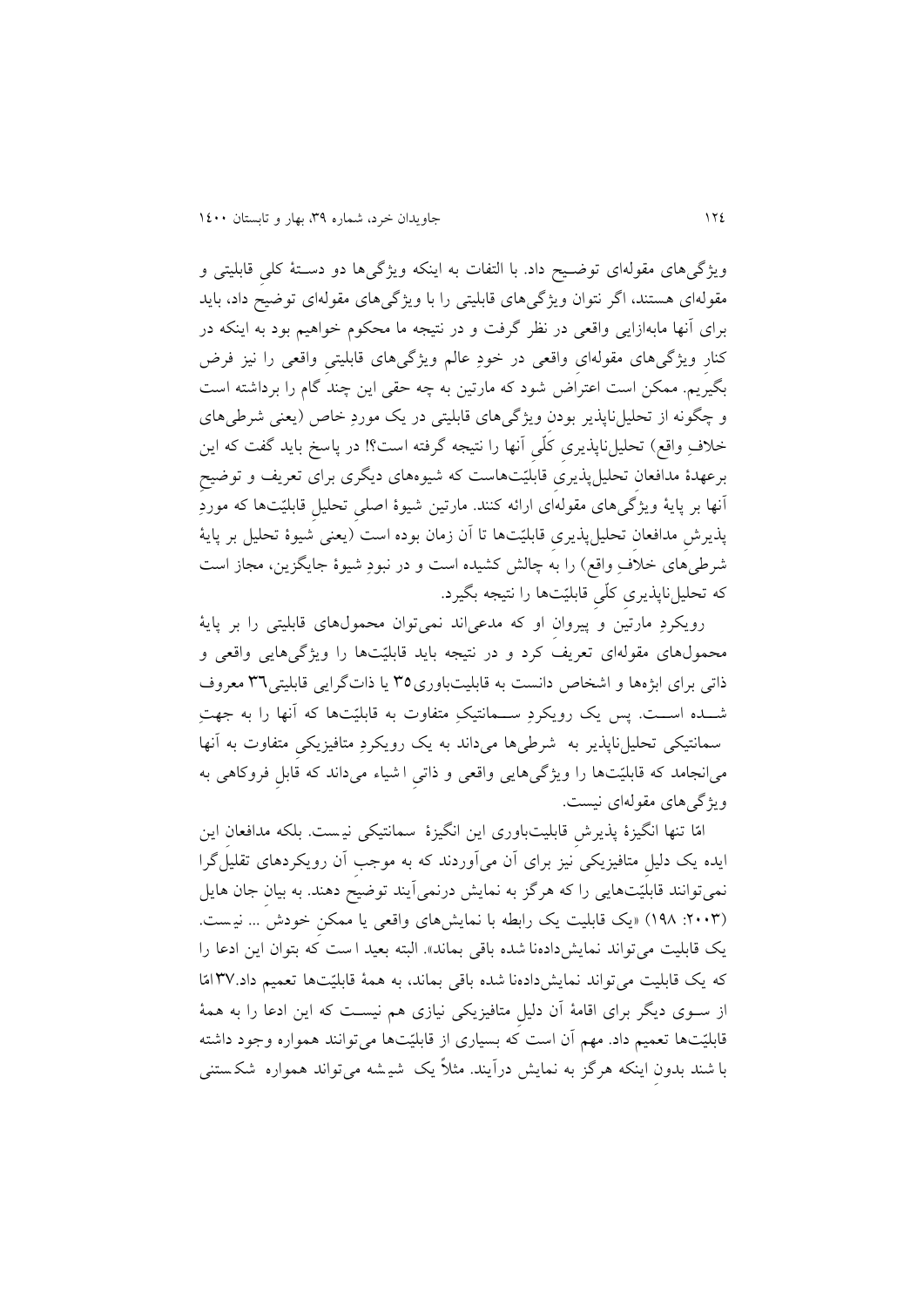باقی بماند بدونِ اينکه هرگز شکسته شود. اين به اين معناست که قابلیتِ شکستنی بودن به جهتِ متافیزيکی بر نمايشِ آن مقدم است؛ پس قابلیّتهايی وجود دارند که نمیتوان آنها را به نمايشهای مقولهای شان فروکا ست 91. عالوه بر اين انگیزههای سمانتیکی و م تافیزيکی برخی قابل یت باوران يک انگیزۀ فیزيکی نیز برای پذيرش اين رويکرد آوردهاند. م شخ صاً برد )1117( مدعی ا ست ذرات بنیادين )مثالً الکترون و پروتون( بر پايۀ ويژگیهای قابلیتیشتتان تعريف میشتتوند و از آنجا که اين ذرات ويژگیهای مقولهایِ بنیادیتری ندارند که مبنایِ علّیِ آنها شوند بايد همین ويژگیهای قابلیتی شان را ويژگیهايی ذاتی دانستتت. پس انگیزههايی ستتمانتیکی، متافیزيکی و فیزيکی از قابلیتباوری دفاع میکنند.

قابلیتباوری دو رويکردِ کلاسيک به علیت در فلسفهٔ تحلیلی يعنی رويکردِ هیومی لوئیز و رویکردِ ضرورتِ ا سمیِ <sup>۳۹</sup> أرمسترانگ را به چالش میکشد. در نتیجه عجیب نیست که مخالفان زیادی داشته با شد و به شیوههای گوناگون به آن حمله شده با شد. بسیاری از مخالفان قابلیتباوری همان انگیزۀ سمانتیکِ آغازین آن را به چالش میکشند و مدعیاند اين نتیجهگیری که اسنادهای قابلیّتها اساساً تحلیلiپذیر هستند شتابزده ا ست. آنها تحلیلهای شرطی اصلاح شدهای را پیشنهاد میدهند که در قسمتِ بعد به آنها خواهم پرداخت. امّا مخالفان دلایلی متافیزیکی نیز برای مخالفتشان با قابلیتباوری عر ضه کردهاند. اين داليل را میتوان به صورتِ پیشِ رو خال صه کرد: قابلیتباوری از دو نوع خارج نیست : يا يگانهانگاریِ قابلیتی است که همۀ ويژگیها را قابلیت به شمار میآورد يا دوگانهانگاریِ قابلیتی استت که برخی ويژگیها را قابلیت و برخی ديگر را مقوله میداند. یگانهانگاری قابلیتی با مشــکل عدم توضــیح واقعیتِ جهان و همچنین انواعی از ت سل سل مواجه می شود . دوگانهانگاریِ قابلیتی با م شکلِ عدمِ تو ضیحِ رابطۀ ویژگیهای قابلیتی و مقولهای، رازآلود بودن مفهومِ قابلیتِ واقعی و همچنین نقضِ اصلِ تیغِ اکام مواجه میشتوند. قابلیتباوران به شتیوههای مختلف در برابر اين اعتراضتات مقاومت کردهاند. برد (۲۰۰۷) به معضـــلاتِ يگانهانگاری قابليتی و مارتين (۱۹۹۲) و مامفورد (۱۹۹۸) و هایل (۲۰۰۳) به معضلاتِ دوگانهانگاری قابلیتی پاسخ دادهاند.

### **.9-2 تحلیلهای شرطیِ اصالحشده**

ايدۀ اين رويکردهای سمانتیک آن است که اگرچه مثالهای نقضِ جاسوسی و پوشش و تقلید ن شان میدهند تحلیل ً شرطی ً ساده غلط ا ست، امّا میتوان تحلیلهای ً شرطی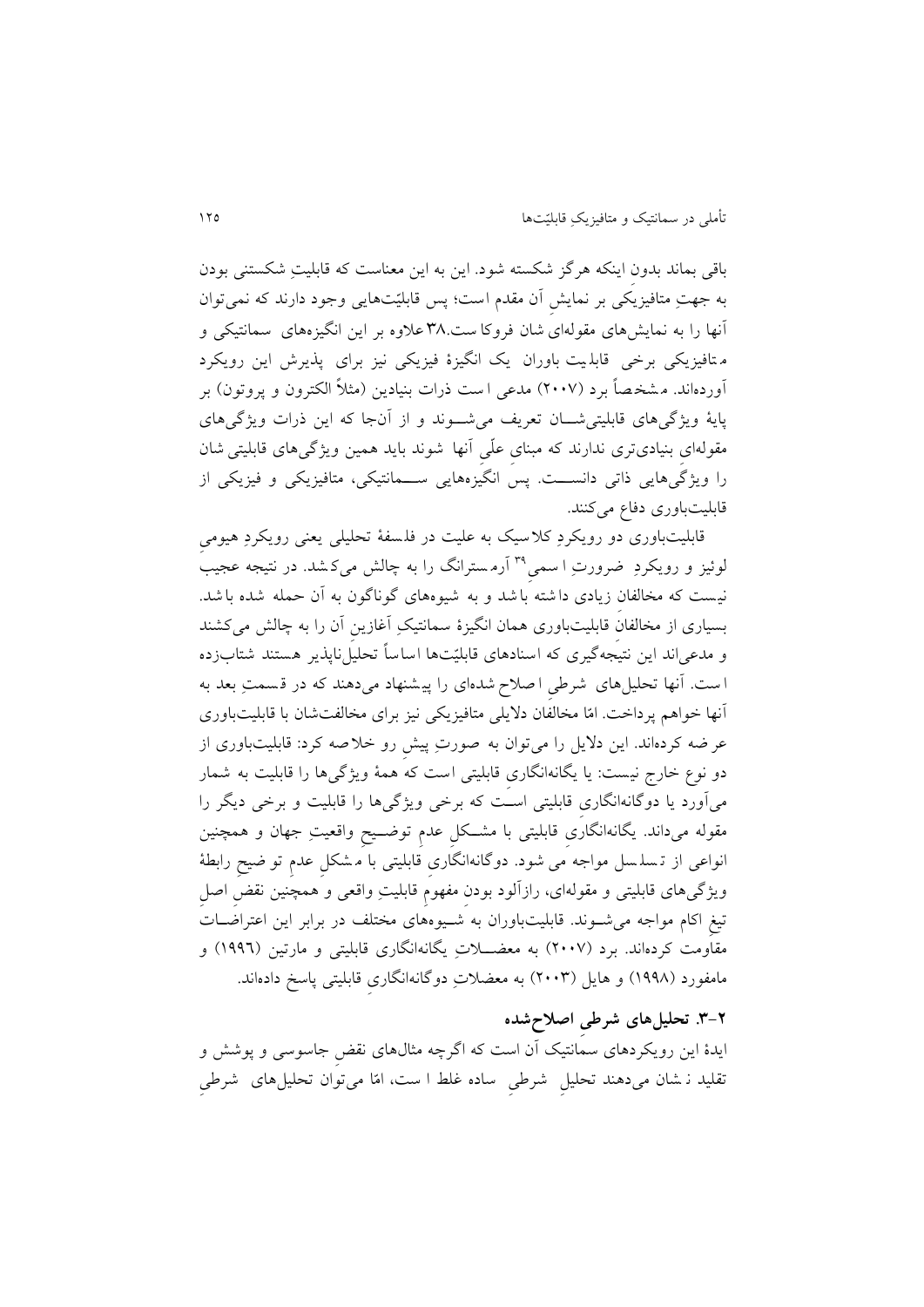اصالح شده ای پیشنهاد داد که با اين مثالِ نقضها مواجه نشوند . در آن صورت مشکلی برای رویکردهای متافیزیک*یِ* تقلیلگرایانه نیز به وجود نخواهد آمد. <sup>۶۰</sup> در این دو سه دههٔ اخیر اق سامِ گوناگونی از تحلیلهای شر یِ ا صالح شده برای پا سخ به مثالِنقضهای گفته شده عرضه گرديده است. من امّا به دو مورد از مهمترين اقسام آنها اشاره میکنم. مشهورترين تحلیلِ شر یِ اصالح شده را ديويد لوئیز پیشنهاد کرده است. شهودی که در پس تحلیل لوئیز قرار دارد آن ا ست که در مثال جا سو سی اندکی پس از محقّق شدن محرک، يک عاملِ بیرونی مبنای علّیِ قابلیتِ موردِ نظر را از بین میبرد و مانع از نمايشِ آن قابلیت می شود. در نتیجه ما باید در تحلیلِمان قیدِ حفظِ ویژگی قابلیتی و مبنای علّی آن پس از تحقق محرّک را قرار دهیم. بر این اساس او (۱۹۹۷: ۱۵۷) می $نویسد: «تحلیلِ$ شر یِ اصالحشدۀ ما به صورتِ پیشِ روست:

> این قابلیت را دارد که در زمان t پاسخ r را به محرّکِ s بدهد اگر  $\mathrm{X}% _{1}\left( \mathcal{A}\right)$ و تنها اگر برای يک ويژگیِ درونیِ B که x آن را در زمانِ t دارد در زمانِ 't پس از t اگر محرکِ s برای x در زمانِ t محقق میشد و x آن ویژگیِ B را تا زمان  $\,$ t حفظ میکرد s و داشــتنِ ویژگیِ  $\, {\bf B} \,$  به وسیلۀ x با هم علتِ کاملِ دادنِ پاسخِ r از سوی x باشند«.

نقدهای سمانتیکی و متافیزیکی مُختلفیُ بر شُرح ا صلاح شدۀ لوئیز وارد شده ا ست. مهمترين نقد را که ماهيّتی سمانتيک دارد برد بر آن وارد کرده است. به ادعای برد شرح لوئیز اگرچه مشکلِ جاسوسی را حل میکند، امّا همچنان با مشکلِ پوشش )يا به تعبیرِ خودِ برد پادزهر<sup>انم</sup>) مواجه اســت. به بیانِ خودِ او (۱۹۹۸: ۲۲۸) «در مثالهای پادزهر مقدم محقّق شــده اســت، امّا شــرطی نه. چرا که مبنای علّی شــکنندگی همچنان باقی میماند و چیزی هم با شتیشته برخورد میکند ... امّا شتیشته نمیشتکند« چرا که در مثالهای پوشش و پادزهر عاملِ مخل بدونِ ايجادِ تغییر در ويژگیهای درونیِ شی مانع از نمايشِ قابليت مىشود.<sup>٤٣ ع</sup>

د ستۀ دوم از تحلیلهای شر یِ ا صالح شده آنهايی ه ستند که ت صوّ ر میکنند با افزودنِ قیدهايی همچون "بودن در شتتترايطِ بیعی يا ايده آل" میتوانند مثال های جا سو سی، پو شش و تقلید را حل کنند. بـسیاری از جمله مامفورد (۱۹۹۸)، مالزکورن )1111(، گاندرستتون )1111( و چوئی )1111( چنین تحلیلی را به کار گرفتهاند. مثالً مالزکورن (۲۰۰۰: ٥٦) می نویسد: « به نظر می رسد که ما معمولاً قابلیّتها را (به ابژهها)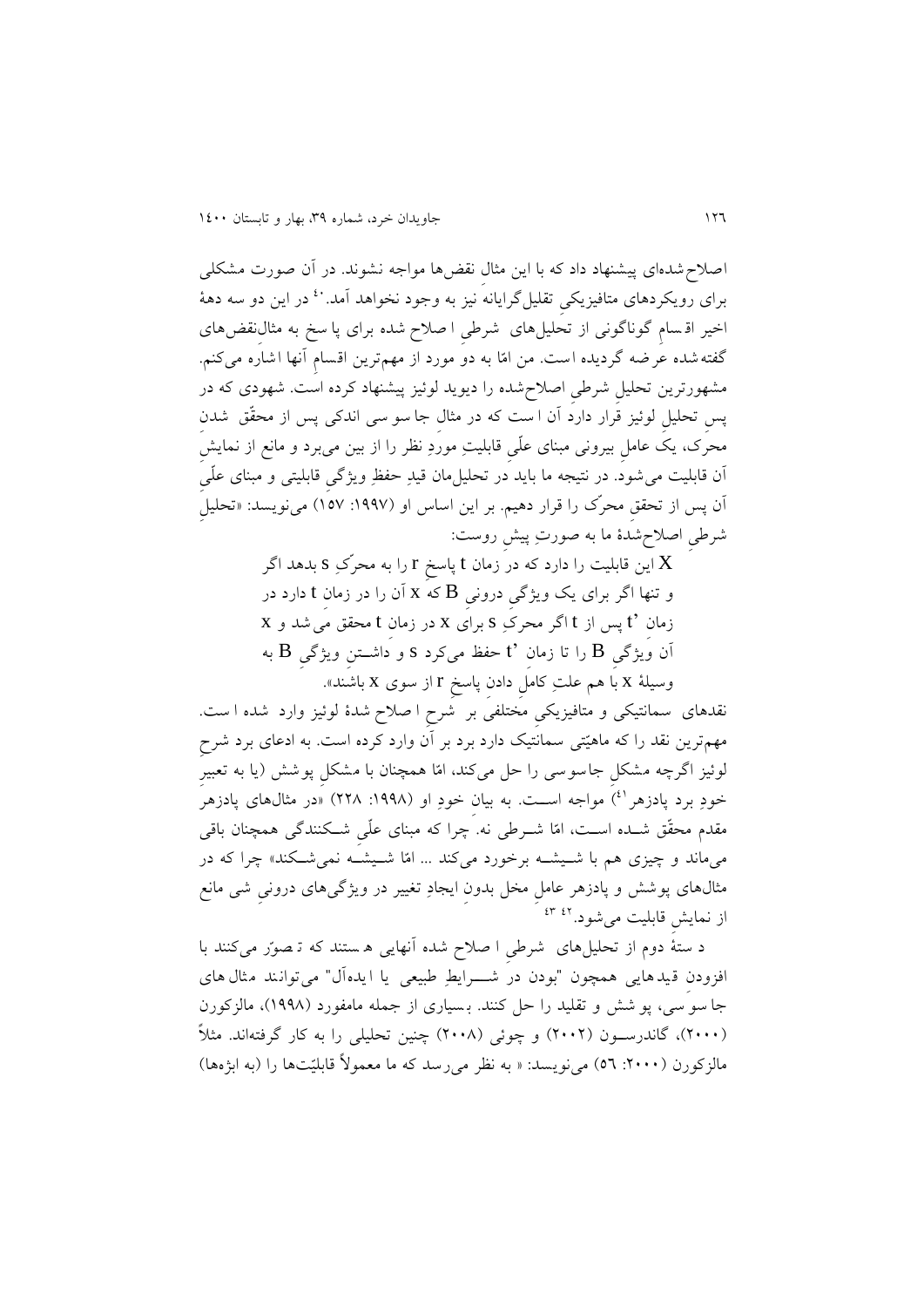ذيل شرايط طبيعی اسناد می کنیم و ابژهای که به يک دستگاه جاسوسی متصل هست در شرايط بیعی برای اسناد قابلیت متناظرش قرار ندارد«. اگر قیدِ بودن در شرايطِ بیعی بتواند تحلیل شـرطی را به گونهای اصـلاح کند که اين مثالهای نقض را کنار بگذارد رو شن ا ست که تحلیلی قابلِ دفاع خواهد بود. امّا اين د سته تحلیلها هم با مع ضالتِ سمانتیکِ متعددی مواجه شده هستند . کروس ):1111 0-9( يک اعتراض استاندارد به آنها را به خوبی صورتبندی کرده است:

> »اعتراض استاندارد به چنین تالشهايی برای اصالح ]ِ تحلیل شر ی قابلیّتها] آن است که همه آنها یا باید قیودی را که به کار گرفتهاند فاقد محتوا باقی بگذارند و در نتیجه با اتهام بیءایه بودن شرح شان مواجه شـوند. (در چنین شـرایطی به نظر می رســد غیرطبیعی یا غیرايدهآل بودن چیزی غیر از شرايطی که در آن اگر محرک x محقق میشد به نمايش درنمیآمد نیست(؛ يا آنها بايد شرح دارای محتوايی برای قیودشان بیاورند و در نتیجه در خطر رويايی با مثالهای نقض ديگری که میتوانند به بیشمار شکل درآيند قرار بگيرند».<sup>٤٤</sup>

امّا عالوه بر اين اعتراض منلی-وازرمن مشتتکلِ ستتمانتیکِ ديگری را برای راهبردِ استناد به شرايطِ بیعی يا ايدهآل به کمکِ مثالِ پاشنۀ آشیل توضیح میدهند. يک بلوکِ محکمِ آهنی را در نظر بگیريد. اين بلوک اگرچه ب سیار محکم ا ست، امّا همانندِ آ شیل تنها يک نقطه ضعف دارد که اگر از يک زاويۀ خاص با يک شدت خاص بر روی يک نقطۀ خا صش بیافتد پودر می شود. آن طور که منلی-وازرمن (۲۰۰۸: ٤٦٥) می نویسند: »اين بلوک پاشنۀ آشیل دارد؛ امّا اين قطعاً غلط است که در بستر روزمره بگويیم که اين بلوک شتکننده استت .... اين بلوک در يک موقعیتِ خیلی خاص شتکستتن را تقلید میکند« پس منلی-وازرمن مثالِ پاشنۀ آشیل را به مثابه يک مثال تقلید در نظر میگیرند. اما تفاوتِ اين مثال با مثال تقليدِ پيـشين آن ا ست که افتادن از يک زاويۀ خاص با يک شدتِ خاص بر روی يک نقطۀ خاص يک و ضعیتِ کامالً بیعی ا ست و هیچ چیز غیرطبیعی در آن نیست. پس تحلیلهای شرطی اصلاح شدهای که از قیدِ بودن در شرایطِ طبیعی استفاده میکنند به غلط پیشبینی میکنند که بلوک در مثال پاشنۀ آشیل در بستر روزمره نیز شتکننده به شتمار میآيد. پس در مجموع به نظرِ من هر دو نمونۀ راهبردِ تحلیلِ شر یِ اصالحشده با معضالتِ عديدهای مواجه هستند.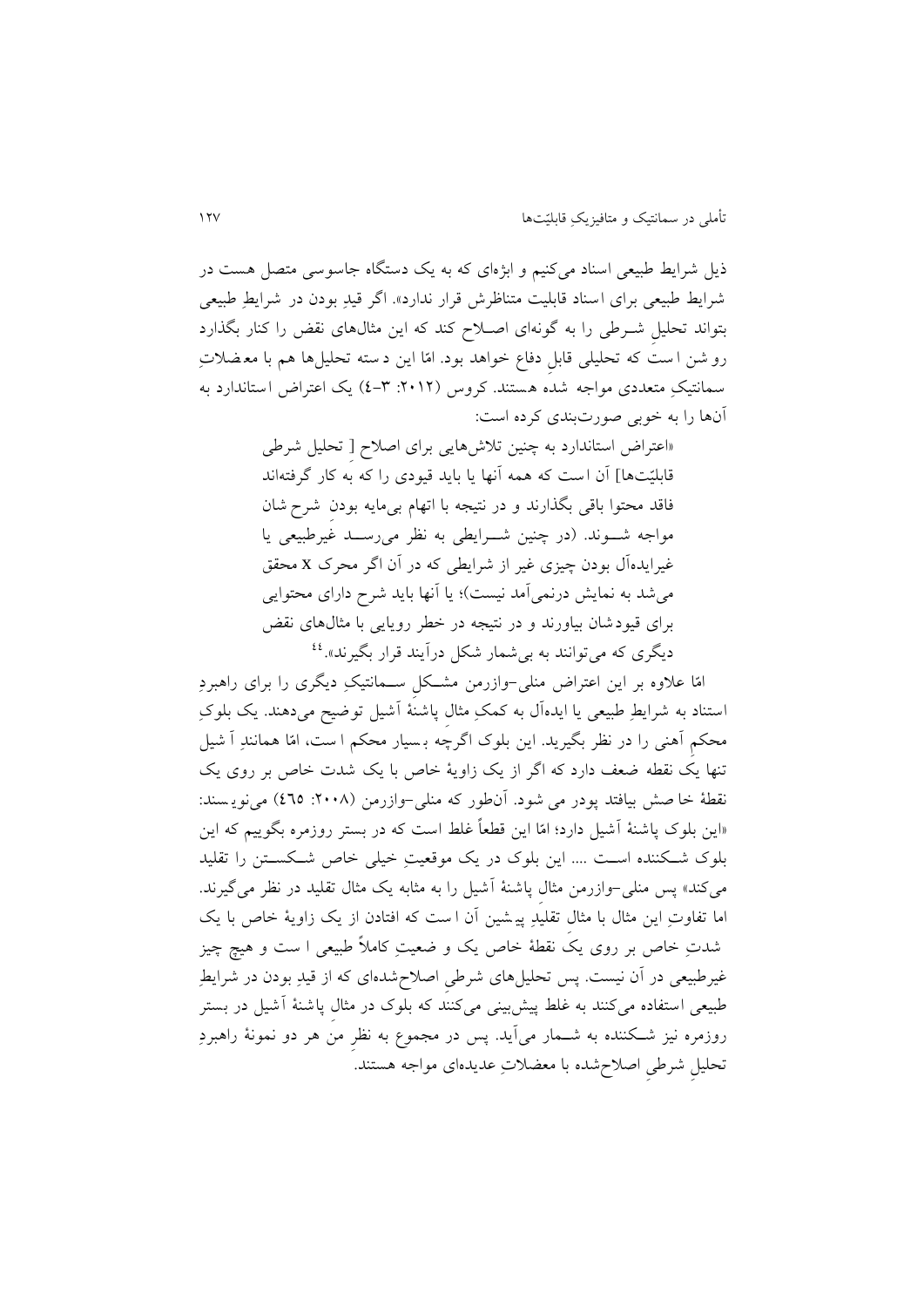**.0-2 تحلیلِ نوعیِ فارا**

مشکالتِ تحلیلهای شر یِ ساده و اصالح شده به حدی بود که عدهای همچون فارا به کلی آنها را کنار بگذارند و بکو شند سمانتیکِ ديگری برای ا سنادِ قابلیّتها بیابند. فارا مشخصاً کوشید از جملاتِ نوعی<sup>،،</sup> برای چنین تحلیلی بهره ببرد. جملاتِ نوعی، یا آن طور که فارا آنها را میiامد جملاتِ عادتی،<sup>۶٬</sup> جملاتی از این دست هستند: "من سیگار می کشم هنگامی که عصبانی می شوم" يا "شير شکار می کند هنگامی که گرسنه می شود." نکتۀ مهم در موردِ اين جمالت آن است که استثناءبردار هستند . يعنی جملۀ اول درس ت است حتی اگر من يک بار که عصبانی میشوم سیگار نکشم . يا جملۀ دوم درست است حتی اگر يک شیر گرسنه بشود و شکار نکند. فارا مدعی است از آنجا که اين جمالت ا ستثناءبردار ه ستند میتوان مثالهای جا سو سی و پو شش و تقلید را ا ستثناهای مجازِ آنها دانست و در نتیجه بر مشکلاتِ نا شی از آنها فائق آمد. به بیان خودِ فارا (۲۰۰۵: ٦٣) «درحالیکه این شرطی که "اگر جان گر سنه می شد غذا میخورد" به و سیلۀ چنین استثناهايی [يعنی مثالهای پوشش] غلط میگردند، جملاتی با اين شکل که "Ms N را به نمايش درمیآورد هنگامِ C "که به جمالتِ عادتی معروف ه ستند غلط نمی شوند و در نتیجه برای شرحِ اسنادهای قابلیّتها حاضر و آماده هستند، چرا که حتی در مثالهای پوشش نیز میتوانند صادق باشند» بر این اساس فارا (۲۰۰۵: ۷۰) تحلیل پیش رو را برای قابلیّتها ارائه میکند:

»"N قابلیتِ نمايشِ M را در هنگامِ C دارد" در ست ا ست اگر و تنها اگر N يک ويژگیِ درونی داشته باشد که به موجبِ آن N Ms را به نمايش دربیاورد هنگامِ C».

امّا به باورِ من تحلیلِ نوعیِ فارا نیز پذيرفتنی نی ست . وازرمن )1111( سه نقد را بر اين تحلیلِ سمانتیک وارد کرده است که من فهرست وار به آنها اشاره میکنم و پس از آن سه نقد و نگرانیِ جديد را در موردِ آن مطرح خواهم کرد. نخستین نقدی که وازرمن رح میکند به تعبیرِ خودش م شکلِ الگوهای غايب07 ا ست . مق صودِ او از اين تعبیر همان قابلیّتهايی ا ست که هرگز به نمايش درنمیآيند. در آن صورت به نظر میر سد جملۀ نوعی و عادتی در موردِ آنها نادرست است، امّا اسنادِ قابلیت به آنها شهوداً درست است. به بيان وازرمن (٢٠١١: ١٣) «اگر يک قابليت به نمايش درنيايد، الگوی رفتاری نيز وجود نخواهد دا شت . اگر الگوی رفتاری وجود ندا شته با شد جمالتِ م شخص کنندۀ ]يعنی همان جمالتِ نوعیِ[ متناظر با آن نامناسب خواهد بود. به عنوانِ مثال اين به نظر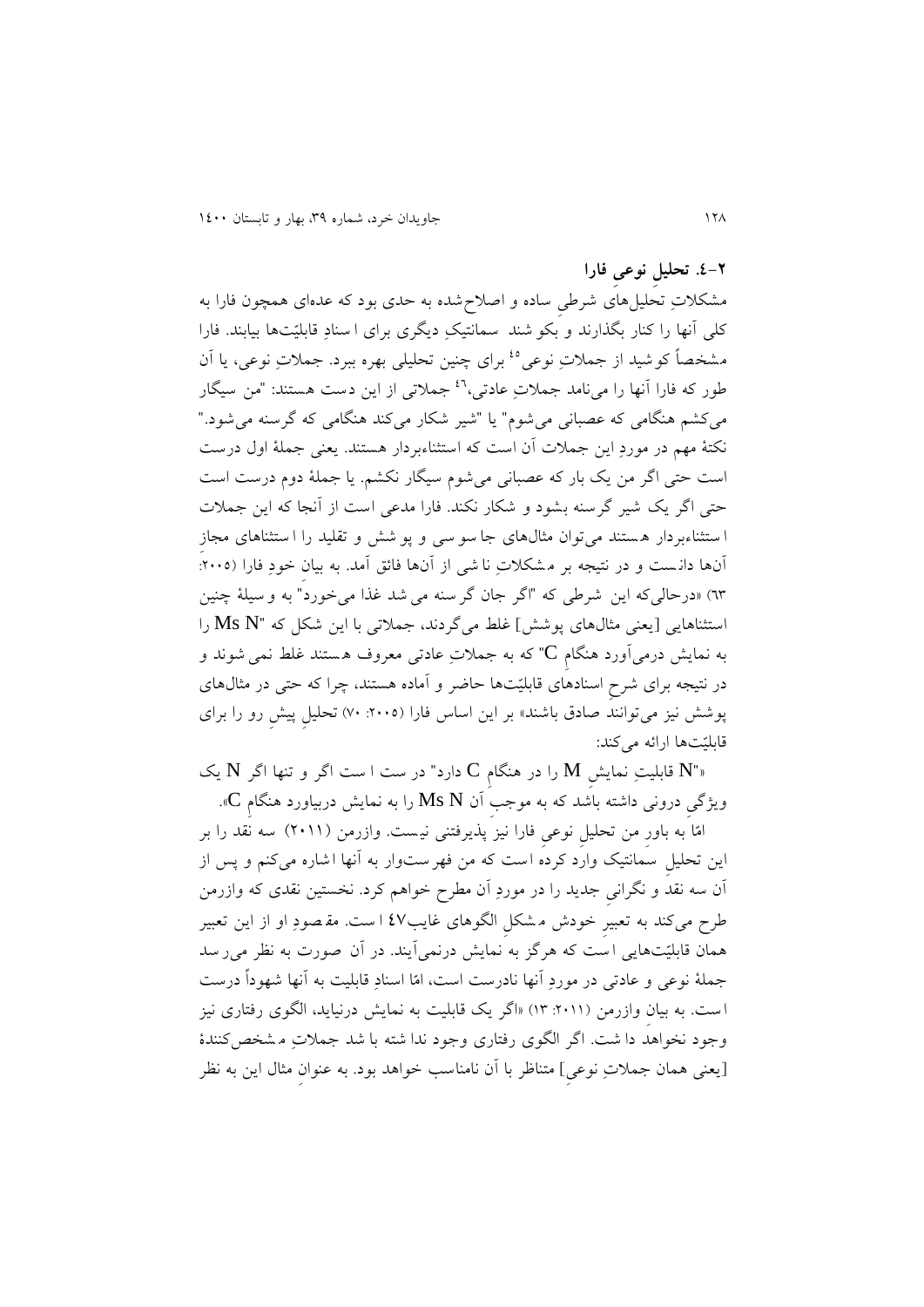غلط میرسد که بگويیم "گلدان میشکند هنگامی که میافتد" اگر گلدان هرگز نیافتد يا نشکند». نقدِ ديگرِ وازرمن مربوط به مشکلِ شرايطِ محرکِ غايب12 است. (٢٠١١: ١٦) مقصود آن است که برخی از قابلیّتها اصالً محرک ندارند. يعنی مثالً من اين قابلیت را دارم بدونِ هیچ دلیلی عصبانی شوم. جملاتِ نوعی و عادتی (همانندِ شرطی۱ها) به خاطر فرض گرفتنِ شرايطِ C نمیتوانند اين نحوه ا سنادِ قابلیّتها را تو ضیح دهند. م شکلِ سومی که وازرمن برمی شمرد آن ا ست که با تحويل بردنِ ا سنادِ قابلیّتها به ا سنادِ جمالتِ نوعی نمیتوانیم وجهِ مدرج و مقاي سه ایِ قابلیّتها را در ست تو ضیح دهیم. یعنی مثلاً من ممکن است قابلیتِ بیشتری به سیگار کشیدن هنگام عصبانی شدن نسبت به علی دا شته با شم، ولی اين م ستلزمِ اين نی ست که من ن سبت به علی بی شت ر سیگار بکشم هنگامی که عصبانی میشوم03.

امّا افزون بر نقدهای وازرمن به نظرِ من دستِ کم يک نگرانی و دو نقدِ ديگر را نیز میتوان در موردِ تحلیلِ فارا رح کرد. نگرانیِ من در موردِ اين تحلیلِ ستتمانتیک آن است که روشن نیست در توجیهِ کدام شرحِ متافیزيکی پیشنهاد داده شده است . مرورِ تاريخیِ ما نشان میدهد که يک شرح سمانتیک از اين جهت حائزِ اهمیت است که راه را برای يک يا چند شــــرحِ متافيزيکی هموار میکند. مثلاً تحليل شــــرطی امکان رويکردهای متافیزيکیِ تقلیلگرايانه را فراهم آورد و تحلیلناپذير بودن انگیزهای برای رويکردهای قابلیتباور. امّا رو شن نی ست تحلیلِ سمانتیکِ فارا ما را به چه متافیزيکی رهنمون میکند. ما خودِ مفهوم قابلیت را میفهمیم و برای فهم آن نیاز به تحویل به جملاتِ ديگری نداريم. پس ارزشِ فلسفیِ تحليلِ فارا به فرضِ صحت روشن نیست. نقدِ دومِ من يکی از ادعاهايی را که او در حين پيشبردِ تحليل!ش طرح میکند به چالش میک شد . او در تحلیلِ سمانتیک اش بر پايۀ ا صلِ ترکیبمندی11 از تحلیلِ اجزاءِ ا سنادِ قابلیت شروع میکند. یکی از این اجزاء در ا سنادِ انگلیسی قابلیّتها مصدرها هستند. یعنی مثلا to M در جملۀ پیش رو:

### [1] N is disposed to M When C

فارا ):1111 11( در تحلیلِ اين جزء مینويستد: »يک اصتلِ به صتورتِ گستترده پذيرفتهشدۀ سينتکس آن است که عبارتهای مصدری بايد فاعل داشته باشند» او تصوّر میکند فاعلِ عبارتِ مصدری همان فاعلِ جملۀ اسناد دهندۀ قابلیت يعنی N است . فارا از این طریق از تحلیلِ سمانتیکِ اسنادِ قابلیّتها به جملۀ نوعی می ِرسد که اپراتورِ is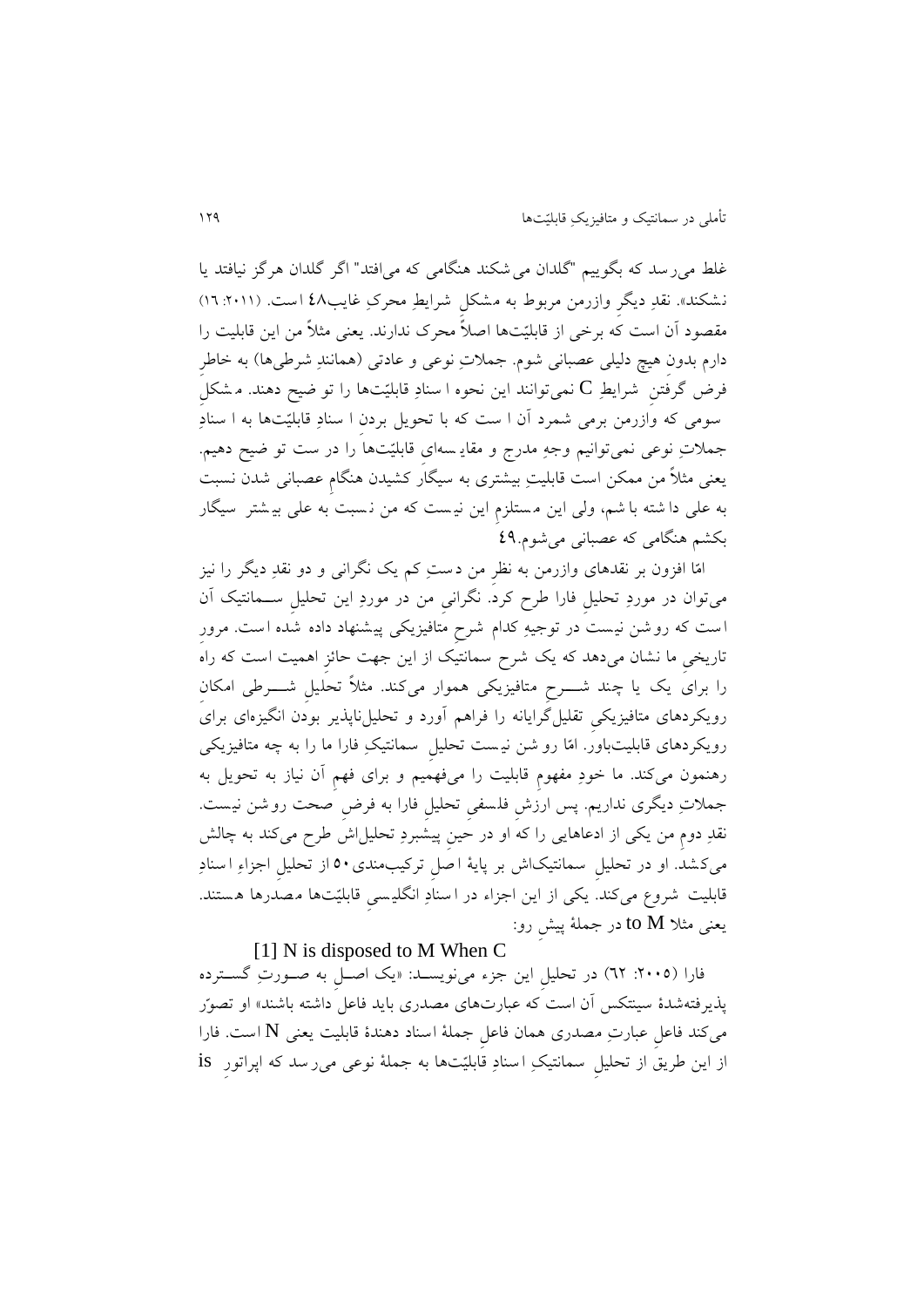disposed to يا به تعبيرِ فارا اپراتورِ DISP بر سر آن آمده است. فارا (٢٠٠٥: ٦٣) به دو ريقِ پیشِ رو نتیجۀ تحلیلِ سمانتیکش تا اينجا را بیان میکند: [2] N is disposed: N Ms When C  $[3]$  DISP (N Ms When C)

او در گامِ آخرِ تحلیلِ سمانتیکاش با تحلیلِ اپراتورِ DISP چند قید بر جملۀ نوعیِ درونِ اين اپراتور میگذارد که ما در اينجا با آن کار نداريم. آنچه در اينجا برای ما موضوعیت دارد آن است که روشن نیست او بتواند از جملۀ [1] به سادگی به جمالتِ [2] و [3] بر سد . به عبارتِ ديگر رو شن نی ست بتوان C When M to را معادل با جملۀ نوعیِ N C When Ms در نظر گرفت. اين درست است که در نظريۀ سینتکس يک ضمیرِ پنهانِ PRO برای مصدرها در نظر گرفته میشود . امّا واقعیت آن است که دو رويکردِ مقابلِ هم در رابطه با PRO وجود دارد. يک رويکرد گزارهای که مرجعی برای PRO در نظر میگیرد و عبارتِ مصتتدری را بدل به يک گزاره میکند. يک رويکردِ محمولی که مرجعی برای PRO در نظر نمیگیرد و عبارتِ مصتتتدری را با يک محمول معادل میداند.<sup>۵۱</sup> فارا تنها به رویکردِ نخست یعنی رویکردِ گزارهای ا شاره میکند و آن را به نحوِ جزمی به کار میگیرد. امّا اگر رویکردِ محمولی درست باشد، ما از تحلیل سمانتیکِ م صدر به جملۀ نوعی نخواهیم ر سید و کلِّ راهی که فارا در تحلیلِ سمانتیک اش رفته است زيرس ؤال خواهد رفت. فارا دستِ کم بايد دلیلی برای رجحانِ رويکردِ گزارهای در تحلیلِ مصدر در اسنادِ قابلیّتها میآورد و گزينشِ جزمیِ آن پذيرفتنی نیست.

نقدِ دومِ من به نوعِ خا صی از قابلیّت بازمیگردد که میتوان آن را قابلیّتِ ا ست ثنائی نامید. مثلاً مسی قابلیّتِ استثنائی پوکر در فوتبال (يعنی زدن چهار گل در يک بازی) را دارا ست . امّا در هزاران بازیِ ر سمی که انجام داده ا ست تنها 1 بار پوکر کرده ا ست . فرض کنیم او در يک هزارم از بازیهايش موفق به پوکر شده ا ست . تحلیلِ نوعیِ فارا از استنادِ اين قابلیتِ استتثنائی به مستی به اين جملۀ نوعی میانجامد که "مستی پوکر میکند هنگامی که فوتبال بازی میکند". امّا اين جمله شهوداً به هیچ وجه درست نیست. مسی تنها در يک هزارم از بازیهايش پوکر کرده است و مسخره است که بگويیم مسی هنگامی که فوتبال بازی میکند پوکر میکند11. در نظر داشتتته باشتتید اين نقد با نقدِ نخ ستِ وازرمن مبتنی بر الگوهای غايب متفاوت ا ست. در آنجا قابلیّت ً شک ستن به نمايش درنمیآيد چرا که محرکِ آن هرگز محقق نشده است . امّا در اينجا محرکِ پوکر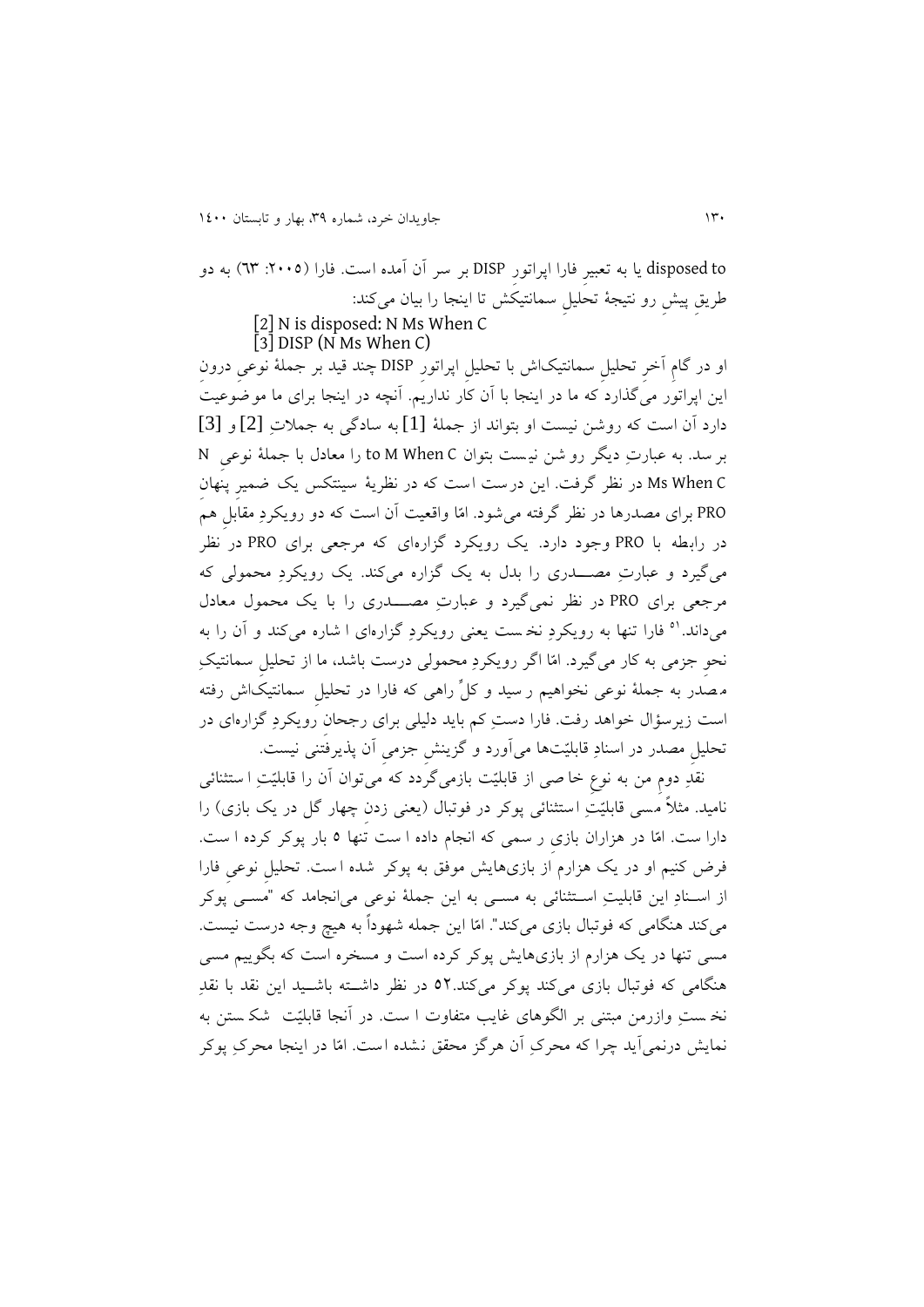کردن يعنی فوتبال بازی کردن بارها محقق شده است . با توجه به همۀ اين مشکالت به نظر نمیرسد بتوان تحلیلِ نوعیِ فارا را پذيرفت.

### **.2-5 تحلیلِ مدرج از قابلیّتها**

مثالِ پاشنۀ آشیل از منلی-وازرمن را به ياد بیاوريد. آن مثال همانندِ همۀ مثالهایِ ديگرِ تقلید در اصل نشان میدهند که با يک بار به نمايش در آوردنِ يک قابلیت از سو ی يک ابژه يا شخص نمیتوان آن قابلیت را به ايشان نسبت داد. بلکه تعداد کافی از نمايشها الزم ا ست که يک قابلیت ا سناد شود . اين مثال انگیزۀ آغازينی را برای منلی-وازرمن ):1111 71( فراهم آورده ا ست که تحلیلِ پیشِ رو از ا سنادهای قابلیّتها را مبتنی بر ويژگیِ مدرج بودنِ آنها پیشنهاد دهند:

ا قابلیتِ به نمایش درآوردن  $\bf M$  را هنگام  $\bf C$  داراست اگر و تنها اگر  $\bf M$  را در M قابلیتِ به نمایش تعدادِ مناسبی از نمونههای  $\rm C$  به نمايش درمیآورد.

اينکه چه تعدادی تعدادِ منا سبی ا ست نه تنها به محمولِ قابلیتی که در اينجا مدنظر ا ست بلکه به بسترِ سخن نیز وابسته ا ست». در نظر دا شته با شید که هر موردِ C را میتوان يک محرکِ متمايز دانست . مثالً در موردِ يک شیشه با ثابت در نظر گرفتنِ باقیِ شرايط افتادن از يک متری يک موردِ  $\rm C$  و افتادن از دو متری موردِ  $\rm C$ ی ديگری است. منلی-وازرمن (۲۰۰۸: ۷۲–۷۷) پنج مزيت را برای شرح شان برمی شمرند: ۱-تو ضیح مثالِ پا شنۀ آ شیل -1تبیینِ وجهِ مدرجِ قابلیّتها -9يافتنِ مکانیزمی برای واب ستگی به بستر ٤–حلِ مشکلاتِ جاسوسی و پوشش و ٥–توضیحِ قابلیّتهای بدونِ محرک. مثال پا شنۀ آ شیل م شکلی برای اين شرح ايجاد نمیکند، چون بلوکِ آهنی به تعدادِ کافی شک ستن را به نمايش درنمیآورد. از آنجا که در تحلیلِ منلی-وازرمن تعدادِ نمايشها مدنظر قرار گرفته ا ست میتوان برا ساسِ آن وجهِ مدرج و مقاي سه ای قابلیّتها را نیز تو ضیح داد. مزيتِ سوم يعنی وجهِ بسترمندِ قابلیّتها نیز به ادعای ايشان بر پايۀ همان تعدادِ نمايشهای کافی در هر ب ستر تو ضیح داده می شود . در موردِ مزيتِ چهارم يعنی حلِ مشکالتِ جاسوسی و پوشش ايشان مینويسند:

«به سادگی میتوانیم ببینیم که این شرح مانع از ایجادِ دو م شکل ســنتی برای تحلیلهای شــرطی میشــود. چرا که طرفِ راســتِ دوشر یِ ما صادق است حتی اگر يک ابژه در نمونههای "بد" باشد که در آنها قابلیتاش جا سو سی شده يا پو شش داده شده ا ست .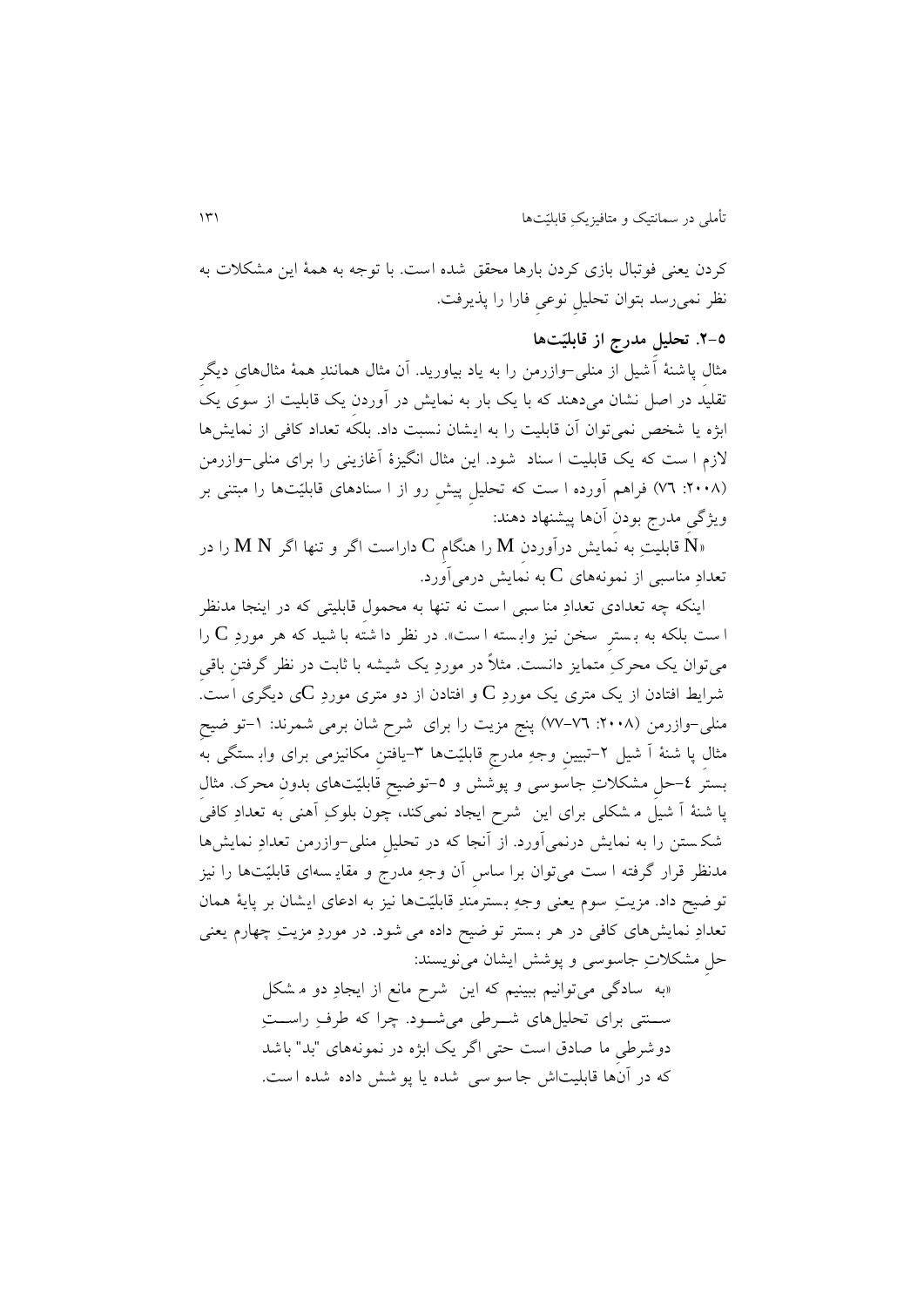همۀ آنچه موردِ نیاز استتت آن استتت که ابژه در تعدادِ مناستتبی از نمونه های محرکاش میشتتتکستتتت و اين شتتتاملِ نمونه های جاسوسیشده و پوششدادهشده نیز خواهد شد«)همان(

در موردِ مزيت پنجم يعنی تو ضیحِ قابلیّتهای بدونِ محرک هم بنا به ادعایِ منلی- وازرمن (۲۰۰۸: ۷۷) «از آنجا که مواردِ  ${\bf C}$  در دامنهای که ما در نظر گرفتهايم به هیچ رو محدود نشده است، شرايطِ محرکِ غايب مشکلی برای ]شرحِ ما[ ايجاد نمیکند« يعنی در چنین شرايطی همۀ حالتهای ممکن مدنظر قرار میگیرند.

يک تحلیلِ ديگر از قابلیّتها از ستوی باربارا وتر عرضته شتده استت که آن هم ا ساس اش را بر ويژگیِ مدرج بودنِ قابلیّتها گذا شته ا ست و به تحلیلِ منلی-وازرمن شباهت دارد. وتر ):1110 191-190( تحلیلاش را به صورتِ پیشِ رو صورت بندی  ${\bf M}$  میکند: «يک قابليت به وسـيلۀ نمايش متعين میشـود: اين قابليتِ نمايش  ${\bf M}$ ا ست؛ همین. ماهیتِ مدال آن نیز مدالیتی امکانی ا ست که به بهترین شکل (اجمالاً) به وسیلۀ "X can  $\rm M^{\scriptscriptstyle -}$  صورتبندی میشود.»

تعین يک قابليت تنها بر پايۀ نمايشاش بيش از همه با آن قابليّتهايی سازگار است که هیچ محرکی ندارند. به ادعای وتر تحلیلهای شـــرطی و نوعی هیچ راهی برای توضتتیحِ اين قابلیّتها ندارند. وتر برای ارائۀ شتترحی يکدستتت از قابلیّتها اين قابلیّتهای بدونِ محرک را الگو قرار داده است و م هومِ محرک را برای قابلیّتهايی که محرک دارند داخل در مفهومِ نمايششــان آورده اســـت. نکتۀ مهم آن اســت که وتر نمونههای سرمشق گونۀ قابلیّتهای پنهان را که ما در زبانِ روزمره به کار میگیريم نه بر پايۀ مدالیتیِ صرفِ توان ستن بلکه با "به سادگی توان ستن " تو ضیح میدهد. به تعبیرِ خودش (٢٠١٤: ١٣١) «در اين نگاه يک گلدان شــکننده چيزی اســت که میتواند به سادگی بشکند؛ ... یک فرد تندخو کسی است که به سادگی عصبانی می شود»۵۳ اینکه محقق شدن در چند جهانِ ممکن کافی ا ست تا قیدِ به سادگی برآورده شود همانندِ شرحِ منلی-وازرمن به وسیلۀ بستر مشخص میشود.

این دو تحلیل مدرج قطعاً شرحهای بهتری در قیاس با تحلیلِهای پیشین هستند. يکی از مزايای آنها در قیاس با تحلیلِ فارا آن ا ست که از آنجا که قابلیّتها را تنها بر پايۀ نمايش و محرکشان توضیح میدهند در صورتِ صحت میتوانند در يک متافیزيکِ تقلیلگرايانه به کار آيند. امّا من همچنان يک نقد و نگرانیِ جدی در قبالِ اين تحلیلها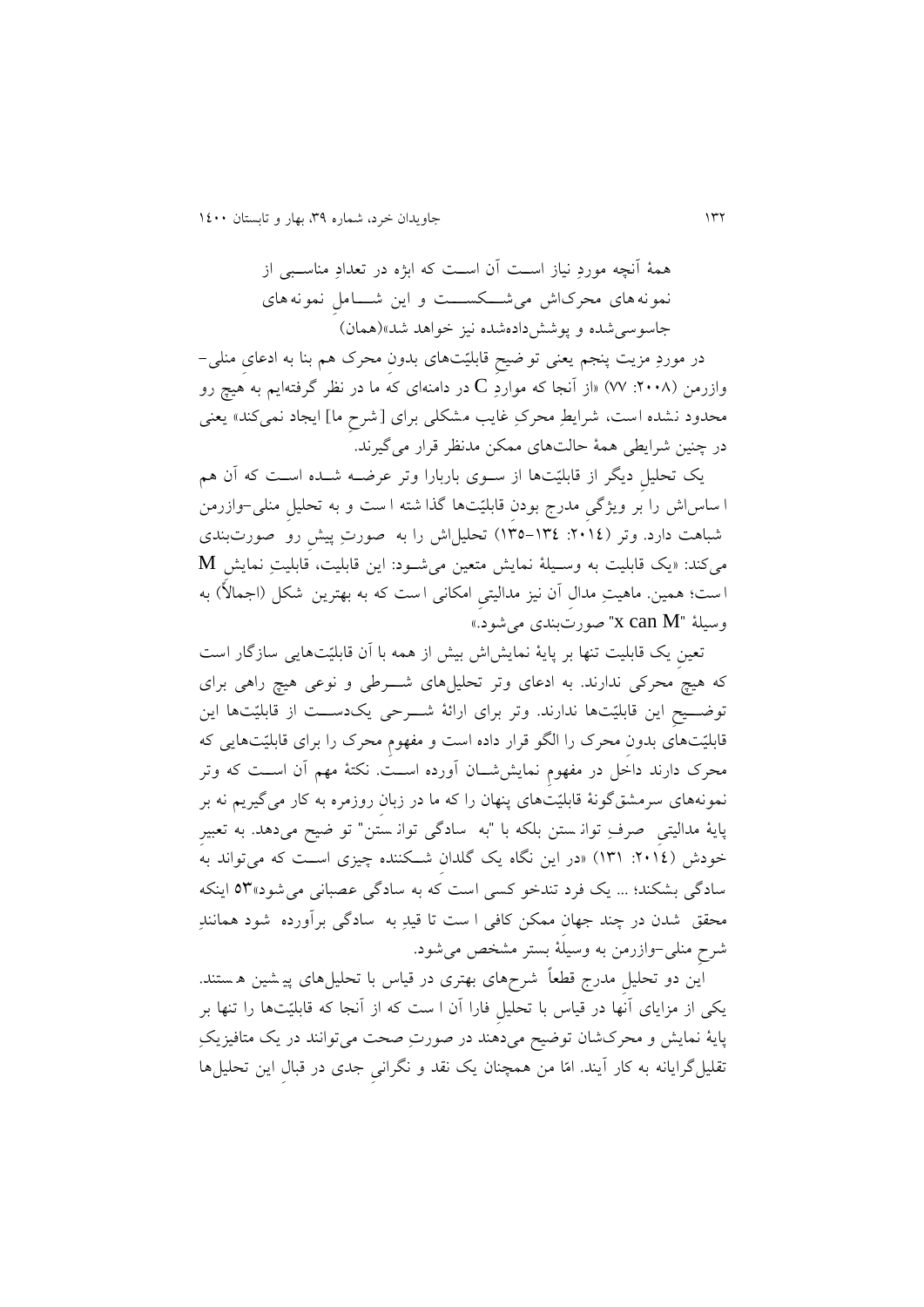دارم. من بر روی منلی-وازرمن تمرکز میکنم، امّا به نظر میتوان اين نقد و نگرانی را به تحلیلِ وتر نیز تعمیم داد. نقدِ من بر اين شهود استوار است که بعید است ما برای اسنادِ قابلیّتها همۀ مواردِ C را مدنظر قرار دهیم؛ بلکه يک دامنۀ محدود از حالتها را در نظر میگیريم. يک م شکل آن ا ست که در آن صورت هر قابلیتی در بینهايت حالتِ ممکنِ محرکهايش محقق می شود و امکانِ مقاي سۀ بینهايت حالتِ ممکن با هم محلِ س ؤال است . منلی-وازرمن در پاسخ به نقدی مشابه با اين مثال میزنند که بینِ 1 تا 1متر و 1 تا 111متر هر دو بینهايت نقطه نه ته است امّا »يک معنی از "کمتر" وجود دارد که در آن نقاطِ کمتری میانِ 1 تا 1 متر ن سبت به 1 تا 111 متر وجود دارد«)منلی-وازرمن .۲۰۰۸: ۷۹). امّا به نظرِ من اين قياسی مع|لفارق است. در اينجا فاصلۀ ميان اعداد به نحو پیو سته فهمیده می شود درحالیکه در تغییرِ محرکهای گوناگونِ يک قابلیت ما بايد به نحوِ گستتستتته فکر کنیم و عواملِ گوناگون را در نظر بگیريم. ذهنِ ما ظرفیتِ اين بینهايت تغییرِ گ س سته را ندارد. پس بايد با معیاری حالتهای مربوط را جدا کرد و حالتهای نامربوط را کنار گذاشت. امّا نه منلی-وازرمن نه وتر معیاری به ما نمیدهند.

دلیلِ ديگری که برای نیاز به معیار برای جدا کردنِ حالتهای مربوط از نامربوط وجود دارد تو صیفِ ما از نحوۀ مقاي سۀ دو قابلیت ا ست . از رحِ منلی-وازرمن نتیجه می شود که هر تغییرِ نامربوطی یک موردِ Cی جدید ا ست و باید در ارزیابیِ ما برای اسنادِ قابلیت لحاظ شود . مثالً اينکه يک شیشه بیافتد و يک پرنده در همان زمان در آن سرِ دنیا پرواز کند  $\bf C1$  و شیشه بیافتد و آن پرنده پرواز نکند  $\bf C2$  خواهد بود. امّا شهوداً به ُنظر نمی٫ سد ما به اين صورت قابلیّتها را ارزيابی کنیم؛ بلکه به نظر می٫ سد ما دامنۀ ارزيابیمان را به تغییراتی محدود میکنیم که ربطی علّی به قابلیتِ موردِ نظر دارند. اگر به واقع چنین باشـد یک قابلیتباور به منلی-وازرمن خواهد گفت که از آنجا که خودِ علیت بايد بر پايۀ قابلیّتها توضتتیح داده شتتود تحلیلِ ايشتتان نمیتواند تحلیلی تقلیلگرايانه باشد.

### **.9 ارزیابیِ نهایی**

هدفِ من در اين مقاله در درجۀ نخست اين بود که يک راهنما را برای ورود به مبحثِ قابلیّتها در زبانِ فارسی تهیه کنم. البته اين مبحثی گسترده به شمار میآيد که پوشش دادنِ همۀ موضوعاتِ آن در يک مقاله ناممکن است . امّا من کوشیدم دستِ کم مهمترين خطوطِ پژوهشــی اين حوزۀ فلســفی را ترســيم نمايم. برای اين منظور من تاريخ اين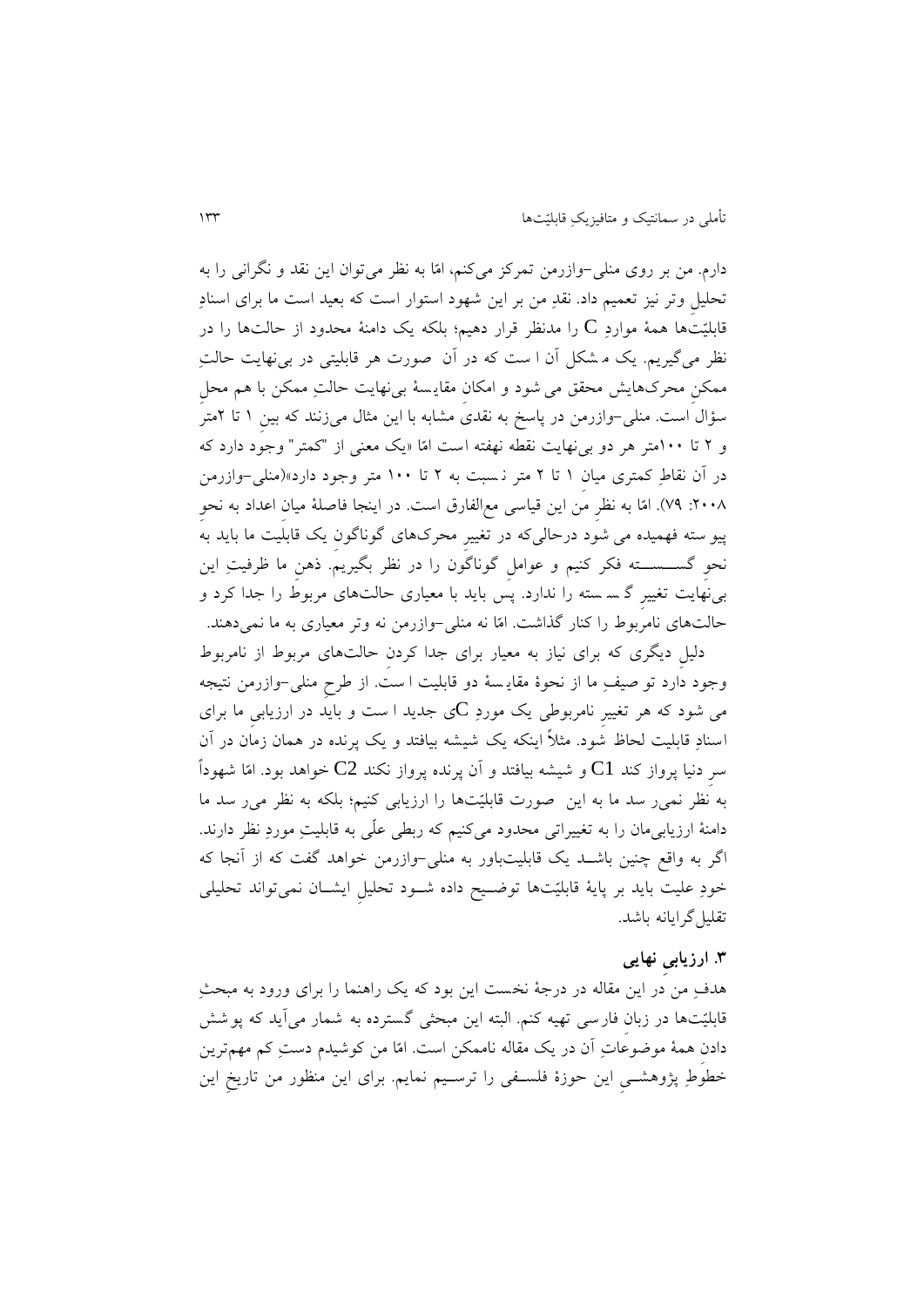مبحث را از دريچۀ تحلیلهای سمانتیکِ گوناگون و نسبتِ آنها با شرح های متافیزيکی از قابلیّتها روايت کردم. در اين مرورِ تاريخی من روايتگری خنثی نبودم. البته به نظرم نقدهای وارد آمده بر تحلیلِ های شرطی ساده و اصلاحشده برای ردِّ آنها کافی بود و من تنها آنها را روايت کردم. امّا در موردِ دو تحلیلِ نوعیِ فارا و تحلیلهای مدرج کو شیدم نقدهای تازهای را مطرح کنم که پی شتر در ادبیاتِ اين بحث )تا جايی که من میدانم) کسی سراغ آنها نرفته است. من مشخصاً علاوه بر سه نقدِ وازرمن يک نگرانی و دو نقدِ جديد بر فارا وارد کردم و همچنین به دو شیوۀ مختلف يک نقد و نگرانی را نیز در موردِ رويکردهای مدرج طرح نمودم. با اين حـ ساب با التفات به مـ شکلاتی که همۀ اين تحلیلها دارند در میانِ اين پنج رويکردِ سمانتیک من بیش از همه با رويکردِ دوم يعنی تحلیلناپذير دان ستنِ قابلیّتها همدل ه ستم . در سويۀ متافیزيکی نیز به نظرم تحلیلناپذير دانستتن و وجودِ قابلیّتهای نمايشنايافته کافی استت تا قابلیتباوری را رویکردی معقول و پذیرفتنی بدانیم.<sup>۵۶</sup>

**پینوشتها**

1. Dispositions

۲. به عنوان نمونه بنگريد به سوزا (۲۰۱۰ و ۲۰۱۵) و توری (۲۰۱۱). .9 به عنوانِ نمونه بنگريد به آئودی )1330( و شوئیتزگبل )1111(. .0 به عنوانِ نمونه بنگريد به بوقوسیان )1119(. .1 به عنوانِ نمونه بنگريد به برد )1117(. .1 يکی از چالشهای بحثِ حاضر در زبانِ فارسی يافتنِ معادلِ مناسب برای Disposition است. برخی واژههايی همچون استعداد يا تمايل را معادل با آن به کار بردهاند. اما عجیب است بگويیم شیشه استعدادِ شکستن دارد يا نمک تمايل به حل شدن دارد. با اين حساب من معادلِ قابلیت را برای Disposition برگزيدم. .7 مثالً بنگريد به کرباسیزاده و يغمايی )1111(، وحید )1111 و 1113(، خلج )1113( و خلج و شیرازی )1111( 1 .از معدود مواردی که در زبانِ فارسی به بحثِ قابلیّتها پرداخته شده است میتوان به مقالۀ تقلیل کارکردی؟ از شیخرضايی )1910( اشاره کرد. 9. Verificationism 10. Stimulus 11. Manifestation 12. Dunamis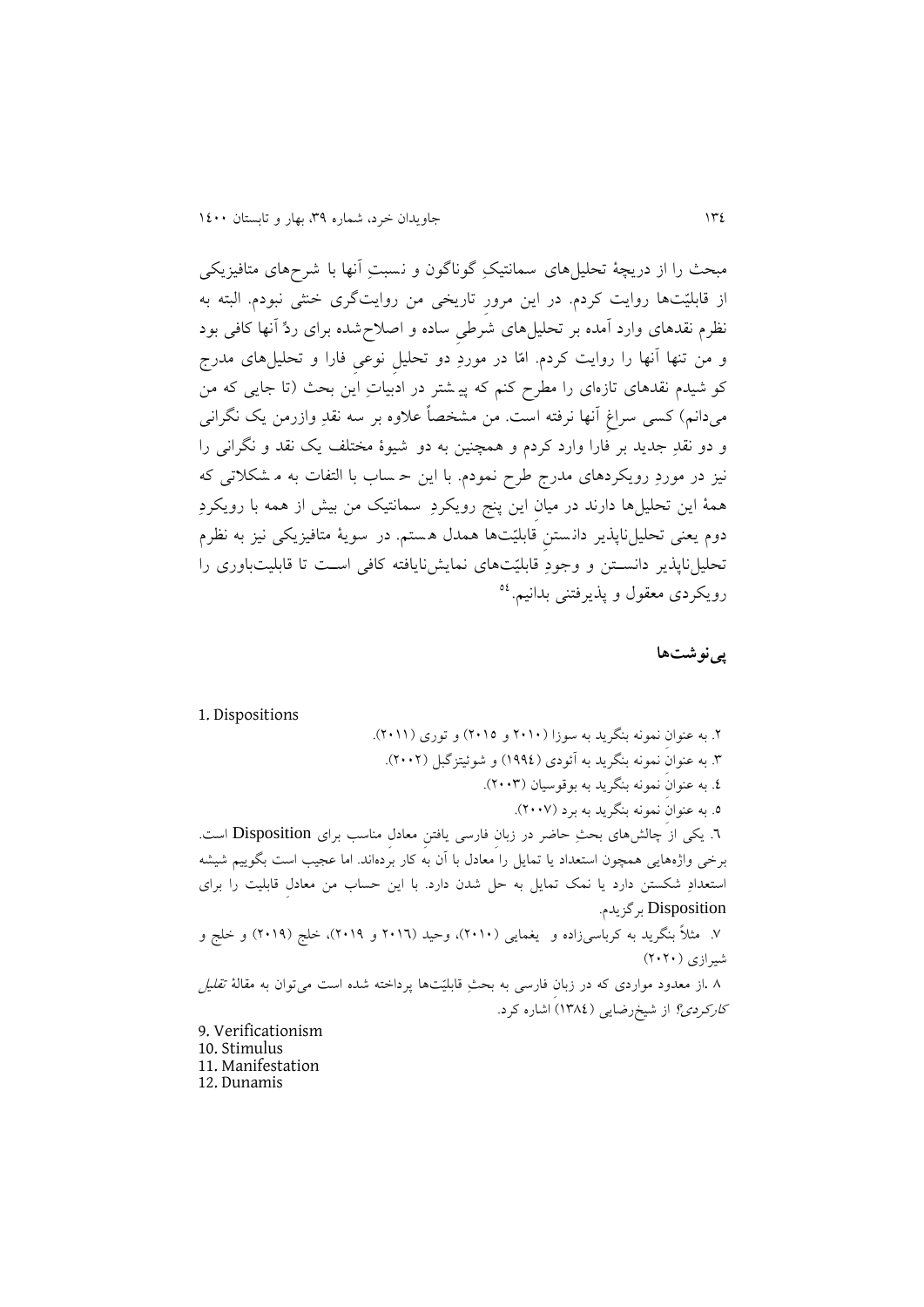تأملی در سمانتیک و متافیزيکِ قابلیّتها 191

13. Tendency 14. Covert 15. Overt 16. Categorical 17. Paraphrase 18. Simple 19. Functionalism 20. Truth-maker 21. Causal base 22. Multiple-realization .19 يک نقد بر تحلیلِ شر یِ ساده که من در ادامه به آن نخواهم پرداخت نقد ملور )1370( است. او مدعی است تفکیکِ ویژگیهای قابلیتی از ویژگیهای مقولهای بر پایۀ این ادعا که اولی برخلافِ دومی مستلزمِ شر یها است پذيرفتنی نیست؛ چرا که نمونههای سرمشقگونۀ ويژگیهای مقولهای نیز مستلزمِ شرطی ها هستند. مامفورد (۱۹۹۸) در شرحِ اصلاحِ شدهاش کوشیده است به این نقد پاسخ دهد. .10 بنگريد به مارتین ):1331 70-79( .11 برای بحث بیشتر در موردِ اين نقد بنگريد به مارتین ):1331 170( .11 بنگريد به بالک )1331( 27. Overdetermination 28. Epiphenomenon 29. Fink 30. Mask 31. Mimic ۳۲ . نخستین بار مثال جاسوسی را مارتین (۱۹۹٤) و مثال پوشش را جانسون (۱۹۹۲) مطرح کردند. مثال تقلید نیز نخستین بار از سوی اسمیت (۱۹۷۷) در دهۀ ۷۰ میلادی طرح شد اما توجهِ جدی به آن به مثابه مثالِ نقضِ تحلیلِ شر یِ ساده در دهۀ 31 صورت پذيرفت. 33. First-order .90 سپاس از يکی از داوران محترم که اسبابِ اين شد که اين نکته دقیقتر توضیح داده شود. 35. Dispositionalism 36. Dispositional essentialism .97 مشخصاً به نظر میرسد اين ويژگی در موردِ برخی قابلیّتهای مهارتی صادق نیست. يعنی مثالً اگر کسی به تازگی مهارتِ آلمانی حرف زدن را ياد گرفته باشد، اما آن را به مدتِ پنجاه سال اصالً به نمايش در نیاورد، به احتمالِ قوی آن مهارت را از دست خواهد داد. ۳۸. يکی از داوران محترم پیشنهاد دادهاند که با اضافه کردن ايدۀ جهانهای ناممکن در شرطیهای خلافِ واقع میتوان اين انگیزۀ قابلیتباوری را خنثی کرد و همچنان از سمانتیکِ شر یهای خالفِ واقع در تحلیلِ قابلیّتها دفاع کرد. این پیشنهادِ جالبی است که تا جایی که من اطلاع دارم کسی در ادبیاتِ موجود به سراغ آن نرفته است و در جای خودش میتواند ارزيابی گردد. من اما در اينجا نسبت به آن خنثی باقی می مانیه. 39. Nomic necessity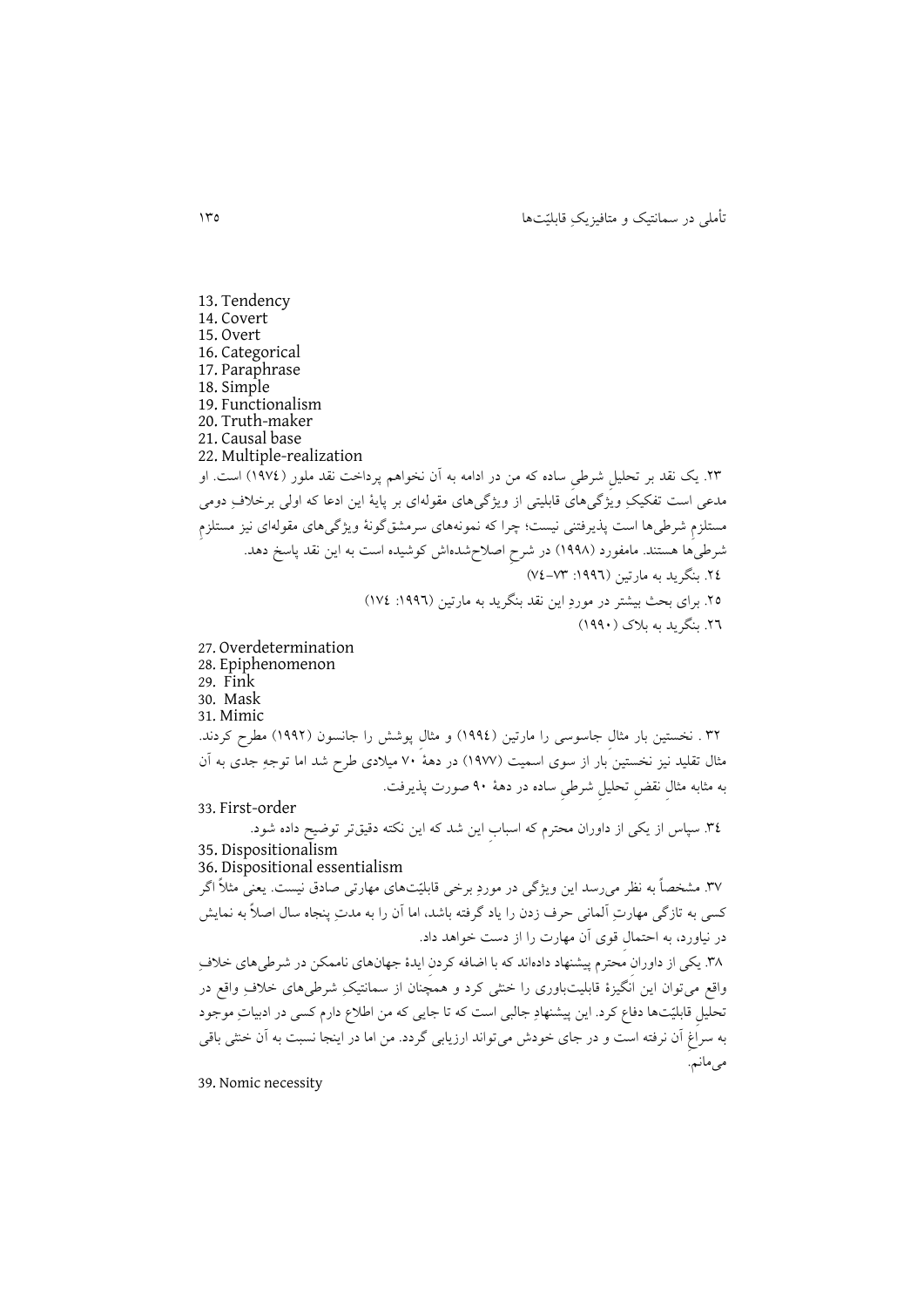01 .واقعیت آن است که يک انگیزۀ سمانتیک نیز برای چنین تحلیلهای اصالحشدهای وجود دارد و آن امکان تفکیکِ معنای ویژگیهای قابلیتی از ویژگیهای مقولهای است. به این دلیل بوده است که قابلیتباوری همچون مامفورد (۱۹۹۸) نیز نوعی تحلیل شرطی اصلاح شده را پیشنهاد میدهد. 41. Antidote .01 يکی از پرکارترين فیلسوفانِ اين مبحث به نام چوئی )1119( يک نقدِ سمانتیکِ ديگر را بر تحلیل لوئیز وارد کرده است. .09 يک نقدِ متافیزيکی بر لوئیز آن است که درونی بودنِ ويژگیهای قابلیتی را پیشفرض گرفته است. برای آشنايی با اين نقد بنگريد به يابلو )1333(، مککیتريک )1119( و چوئی )1113(. ٤٤. برخی مدافعان استفاده از قیدِ شرايطِ طبيعی و ايدهآل (همچون مالزکورن(٢٠٠٠)) در پاسخ به اين اعتراض يک راهبردِ بسترگرايانه را اتخاذ کردهاند که در اينجا من فرصتِ طرح و نقدِ آن را ندارم. بنگريد  $(00 - 02:1)$ به فارا (٢٠٠٥)

45. Generic

46. Habitual 47. Absent patterns

48. Absent stimulus conditions

.03 يولی-وککوری )1111( نقدِ ديگری را بر تحلیلِ فارا وارد کرده است که به موجبِ آن تحلیلِ او معادل با يک نوع تحلیلِ شر یِ اصالحشده است و در نتیجه مزيتی نسبت به آنها به شمار نمیآيد. 50. Compositionality

.11 استنلی ):1111 71( در تعريفِ دو رويکردِ گزارهای و محمولی مینويسد: »در ادبیاتِ موجود دو رويکردِ کلی در تفسيرِ PRO ی کنترل شده وجود دارد. رويکردِ نخست رويکردِ محم*ولی* است. مطابق با اين ديدگاه به تفسيرِ PRO ي كنترلشده PRO در واقع اصلاً يک ضمير نيست ... [در اين نگاه] عبارتهاي مصدری که شاملِ PRO میشوند بر ويژگیها داللت میکنند. رويکردِ دوم رويکردِ گزارهای است. مطابق با اين ديدگاه PRO ی کنترلشده يک ضمیر است ... ]در اين نگاه[ عبارتهای مصدری شاملِ PRO بر گزارهها داللت میکنند.«

11 .يکی از داورانِ محترم اين اعتراض را نسبت به نقدِ حاضر مطرح کرده است که فارا میتواند با استناد به همان ايدۀ استثناءپذير بودن جملاتِ نوعی به اين نقد پاسخ دهد. در واقع همان طور که مثال های جاسوسی و پوشش استثناءهای قابلِ پذيرشِ جمالتِ نوعی بودند، مواردی که مسی در انجامِ پوکر ناموفق بوده است نیز استثناءهای قابلِ پذيرشِ جملۀ "مسی پوکر میکند هنگامی که فوتبال بازی میکند" هستند. ت اوت تنها در اينجاست که در مثالهای جاسوسی و پوشش استثناءها در اقلیت هستند؛ اما در موردِ مثالِ مسی استثناءها در اکثريت هستند. با تشکر از داور محترم به جهتِ رحِ اين اعتراض در پاسخ اوالً به نظر میرسد اينکه نقدِ من وارد است يا نه تا حدی به شهودِ ما بازمیگردد. شهودِ من آن است که جملۀ "مسی پوکر میکند هنگامی که فوتبال بازی میکند" صادق نیست؛ درحالیکه مسی قابلیتِ پوکر کردن را داراست. برای تقويتِ اين شهود میتوانیم مثالی بزنیم که در آن احتمالِ يک بر میلیون محقق شده باشد. مثالً فرض کنید يک زنبور خاص در يک میلیون باری که در کلِ عمرش دنبالِ شهدِ يک گلِ خاص میگردد تنها يک بار موفق به يافتنِ آن میشود. اگرچه زنبور قابلیتِ يافتنِ شهد را دارد اين به نظرِ من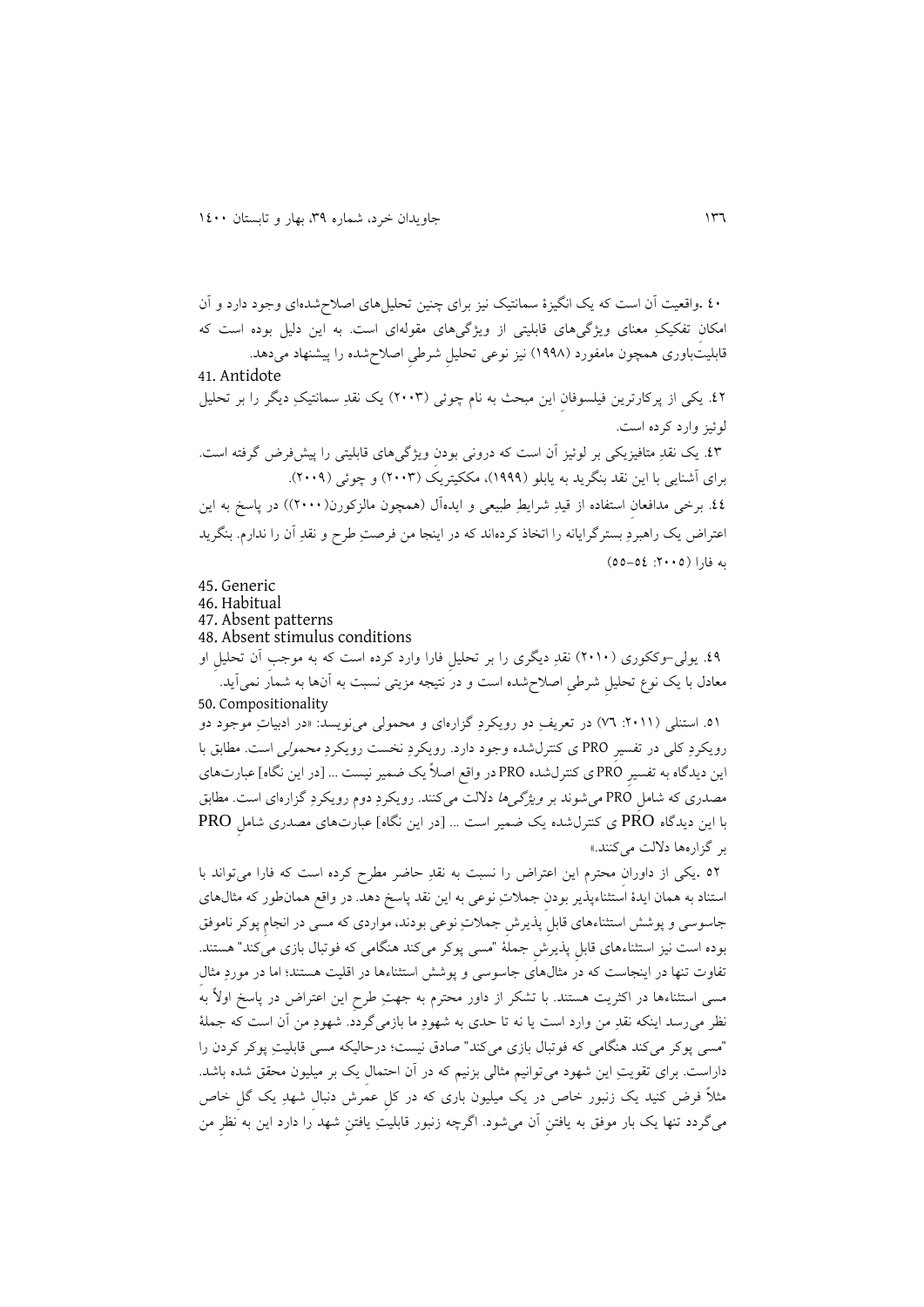مسخره است که بگويیم "زنبور آن شهدِ خاص را میيابد هنگامی که دنبالِ آن گل میگردد." در ثانی به نظرِ من در فهم عادی از استثناء بودن اين نهفته است که در اقليت است. اگر َيک وضعيت در ۹۹٫۹ درصد از موارد اتفاق بیافتد بعید است بتواند استثناء نام بگیرد. ثالثاً اینکه به نظرِ من معقول تر آن است که بگوییم مثالاً در مثال مسی نفی جملۀ نوعی پیشنهاد شده (یعنی این جمله که "مسی پوکر *نمیکند* هنگامی که فوتبال بازی می کند) جملۀ صادق استثناء بردار است. مشکل اينجاست که به نظر می رسد اگر ما ايدۀ امکانِ استثناءهای در اکثريت را برای جمالتِ نوعی بپذيريم، آنگاه هم جملۀ "مسی پوکر میکند هنگامی که فوّتبال بازی میکند" و هم جملۀ "مسی پوکر نمیکند هنگامی که فوتبال بازی میکند" صادق خواهند بود!

.19 وتر با اين تمهید به مشکالتِ مثالِ کالسیک تقلید و مثالِ پاشنۀ آشیل پاسخ میدهد. اگرچه بستۀ چوبی در مثالِ تقلید و بلوکِ آهنی در مثالِ پاشنۀ آشیل شهوداً محکم هستند و شکننده به شمار نمیآيند، اما در شرايطیَ میشکنند. بر پايۀ تحليل وَتر آنها شکننده نيستند، نه به اين خاطر که در هيچ شرايطی نمیشکنند، بلکه به اين دلیل که "به سادگی" نمیشکنند.

0٤ .پیش از این گفتم که قابلیتباوری به دو نوع یگانهانگار و دوگانهانگار تقسیم میشود. داوری میان اينها مجالی ديگر را می لبد؛ اما دستِ کم در نگاهِ نخست به جهتِ چالشهای اساسیِ يگانهانگاریِ قابلیتی (از جمله غیرشهودی بودن و تسلسل۱ها) به نظرِ من نسخۀ دوگانهانگارانه از قابلیتباوری کهُ مارتین پرچمدارِ آن بوده است ارجح است.

#### References

- Armstrong, D. M. (1969). Dispositions are causes. *Analysis*, *30*(1), 23- 26.
- Armstrong, D. M., Martin, C. B., & Place, U. T. (1996). *Dispositions: A debate*. Routledge.
- Audi, R. (1994) Dispositional beliefs and dispositions to believe, *Noûs*, 28: 419–434.
- Bird, A., (1998), Dispositions and Antidotes, *The Philosophical Quarterly*, 48: 227–234.
- Bird, A., (2007), *Nature's Metaphysics: Laws and Properties*, Oxford: Oxford University Press.
- Block, N., (1990) Can the Mind Change the World? in G. S. Boolos (ed.), *Meaning and Method: Essays in Honor of Hilary Putnam*, New York: Cambridge University Press, 137–170.
- Boghossian, P. A. (2003). Blind reasoning. Proceedings of the Aristotelian Society Supplementary Volume, 77(1), 225-248.
- Carnap, R., (1928) *The Logical Structure of the World*, Berkeley: University of California Press
- Choi, S. (2003) Improving Bird's Antidotes, *Australasian Journal of Philosophy*, 81: 573–580.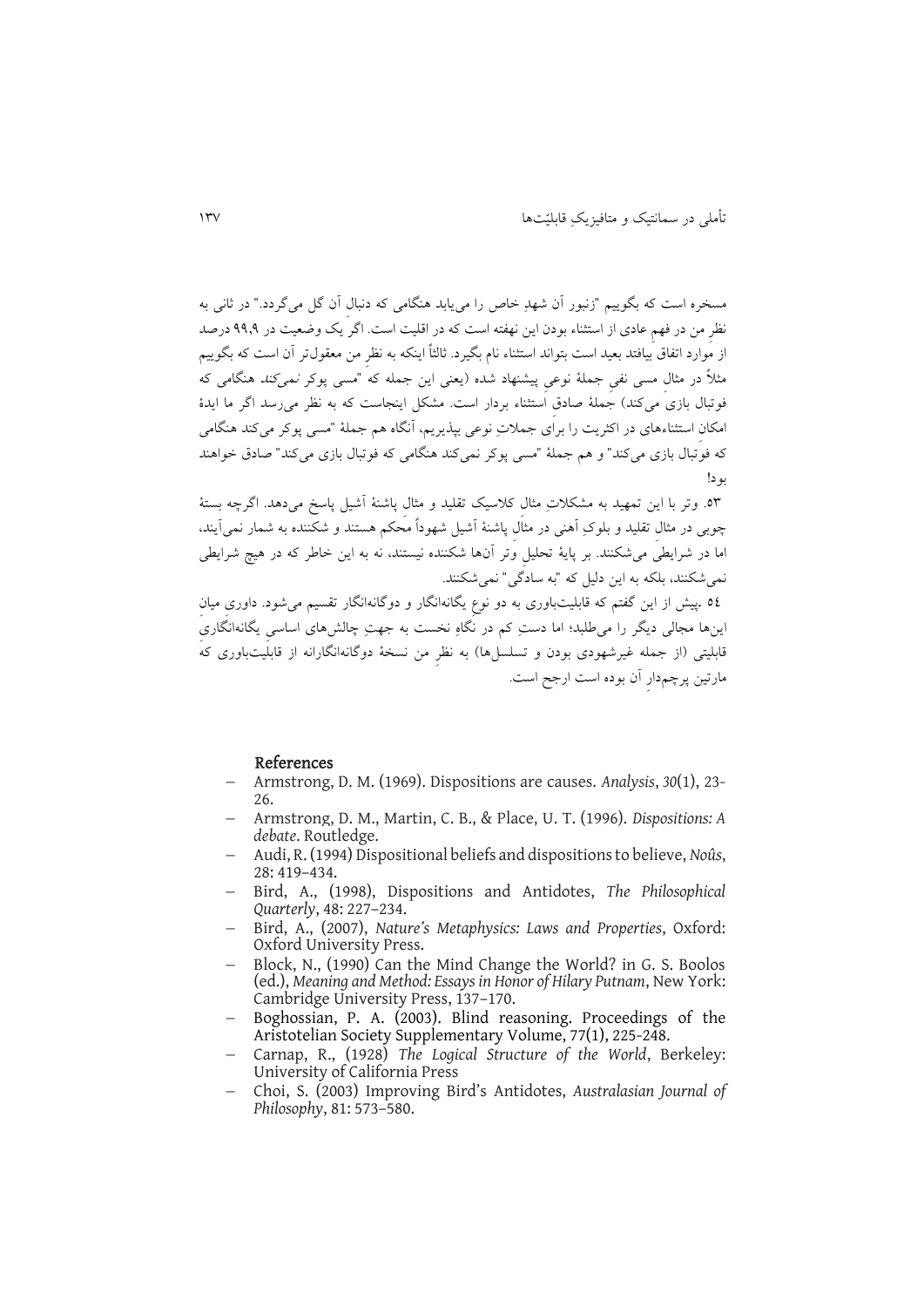- Choi, S. (2006). The Simple vs. Reformed Conditional Analysis of Dispositions, *Synthese*, 148: 369–379.
- Choi, S. (2008) Dispositional properties and counterfactual conditionals. *Mind*, 117, 795–841.
- Choi, S. (2009). The Conditional Analysis of Dispositions and the Intrinsic Dispositions Thesis, *Philosophy and Phenomenological Research*, 78: 563–590.
- Choi, S., & Fara, M. (2018). 'Dispositions', Stanford Encyclopedia of Philosophy, (ed.) E. Zalta, <https://plato.stanford.edu/entries/dispositions/>
- Cross, T. (2012). Recent work on dispositions. *Analysis, 72*(1), 115– 124.
- Dummett, M. (1978). *Truth and other enigmas*. Harvard University Press.
- Fara, M. (2005). Dispositions and habituals. *Noûs, 39,* 43–82.
- Goodman, N. (1954) *Fact, Fiction and Forecast*, Cambridge, Mass.: Harvard University Press
- Gundersen, L. (2002) In Defence of the Conditional Account of Dispositions, *Synthese*, 130: 389–411.
- Hawthorne, J., & Manley, D. (2005). Stephen Mumford. Dispositions. Oxford: Oxford University Press, 1998. 261 pp. *Nous*, *39*(1), 179-195.
- Heil, J. (2003). *From an Ontological Point of View*, Oxford: Clarendon Press.
- Johnston, M., (1992) How to Speak of the Colors, *Philosophical Studies*, 68: 221–263.
- Khalaj, M. H. M. (2019). Knowledge-how and the problems of masking and finkishness. *Synthese*, 1-19.
- Khalaj, M. H. M., & Shirazi, S. H. A. (2020). Is Skill a Kind of Disposition to Action-Guiding Knowledge? *Erkenntnis*, 1-24.
- Langton, R. & Lewis, D. (1998). Defining "Intrinsic", *Philosophy and Phenomenological Research*, 58: 333–345.
- Lewis, D. (1997) Finkish Dispositions. *Philosophical Quarterly*. 47, pp. 143-58.
- Malzkorn, W. (2000). Realism, Functionalism and the Conditional Analysis of Dispositions, *The Philosophical Quarterly*, 50: 452–469.
- Manley, D. and R. Wasserman. (2008) 'On Linking Dispositions and Conditionals'. *Mind* 117 (465): 59–84.
- Martin, C. B. (1994). Dispositions and conditionals. *Philosophical Quarterly, 44,* 1–8.
- Martin, C. B, Armstrong, D. M., & Place, U. T. (1996). *Dispositions: A debate*. Routledge.
- Mellor, D.H. (1974) In Defence of Dispositions. *The Philosophical Review*, 83: 157–181
- McKitrick, J. (2003) A Case for Extrinsic Dispositions, *Australasian Journal of Philosophy* 81: 155–174
- Mumford, S. (2003). *Dispositions*. Clarendon Press.